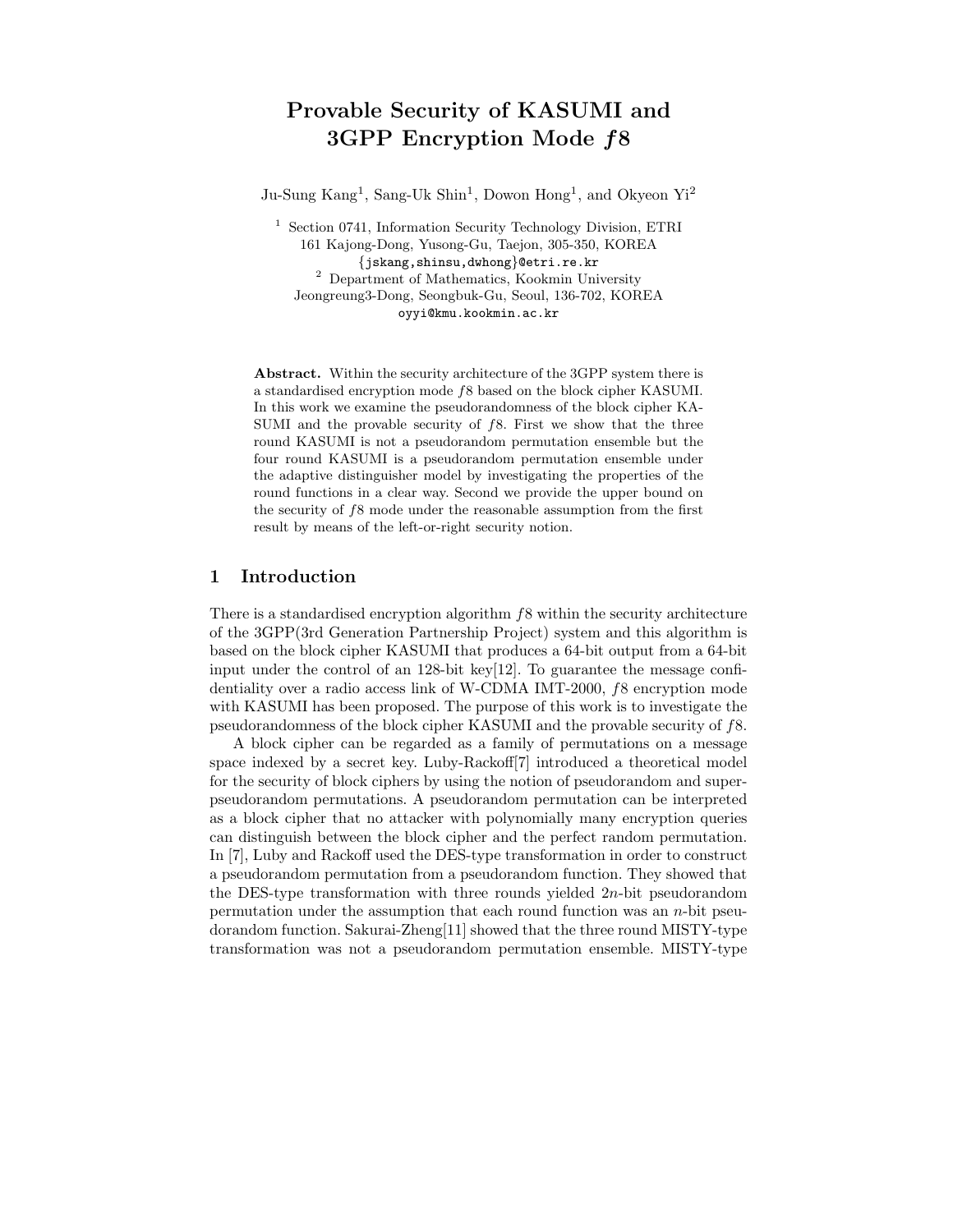transformation[8, 9] was another two-block structure different from DES-type. Recently, Gilbert-Minier[4] and Kang et al.[6] showed independently that the four round MISTY-type transformation was a pseudorandom permutation.

The overall structure of KASUMI is the DES-type, but its round function FO composed of three round MISTY-type transformation which is not a pseudorandom function. Thus we cannot straightforwardly apply the Luby-Rackoff's result to KASUMI. FO function within KASUMI has FI function as its component function which is composed of four round unbalanced MISTY-type transformation. We show that this is a pseudorandom permutation. And we prove that the three round KASUMI is not a pseudorandom permutation but the four round KASUMI is a pseudorandom permutation. In [6], the authors investigated the pseudorandomness of KASUMI for non-adaptive distinguishers. In this paper we consider the security model for adaptive distinguishers similar to the approach of Naor and Reingold[10] and investigate the properties of the round function of KASUMI more precisely than the previous results like [4] and [6].

On the other hand f8 is one of the modes of operation for block ciphers. Several modes of operation for block ciphers have been proposed to encrypt plaintext blocks more than one block and to fulfil varying application requirements. As standardized modes of operation, ECB(electronic codebook), CBC(cipher block chaining), CFB(cipher feedback) and OFB(output feedback) are known[3]. 3GPP f8 encryption mode can be seen as a variant of OFB mode.

Proving the security of modes of operation started by Bellare et al.[1] in 1994 who analyzed the security of CBC MAC mode. In 1997, Bellare et al.[2] introduced the security notions of the symmetric encryption scheme and proved the security of CTR mode and CBC mode. Recently, Alkassar et al.[13] analyzed the security of CFB mode and proposed the OCFB mode which improved the performance of CFB mode. In this paper we show that 3GPP f8 encryption mode is secure by means of the left-or-right security notion. To prove this fact we should have the assumption that the underlying block cipher KASUMI is secure. This assumption is reasonable since by the first our result we already obtain that KASUMI is a pseudorandom permutation ensemble.

## 2 Pseudorandomness of the block cipher KASUMI

### 2.1 Preliminaries

Let  $I_n$  denote the set of all n-bit strings and  $\mathcal{P}_n$  be the set of all permutations from  $I_n$  to itself where n is a positive integer. That is,  $\mathcal{P}_n = \{\pi : I_n \to I_n\}$  $I_n$  |  $\pi$  is a bijection}. We define an *n*-bit perfect random permutation as an uniformly drawn element of  $\mathcal{P}_n$ .

**Definition 1.**  $\mathcal{P}_n$  is called the UPE(uniform permutation ensemble) if all permutations in  $\mathcal{P}_n$  are uniformly distributed. That is, for any permutation  $\pi \in \mathcal{P}_n$ ,  $Pr(\pi) = \frac{1}{2^{n}!}$ .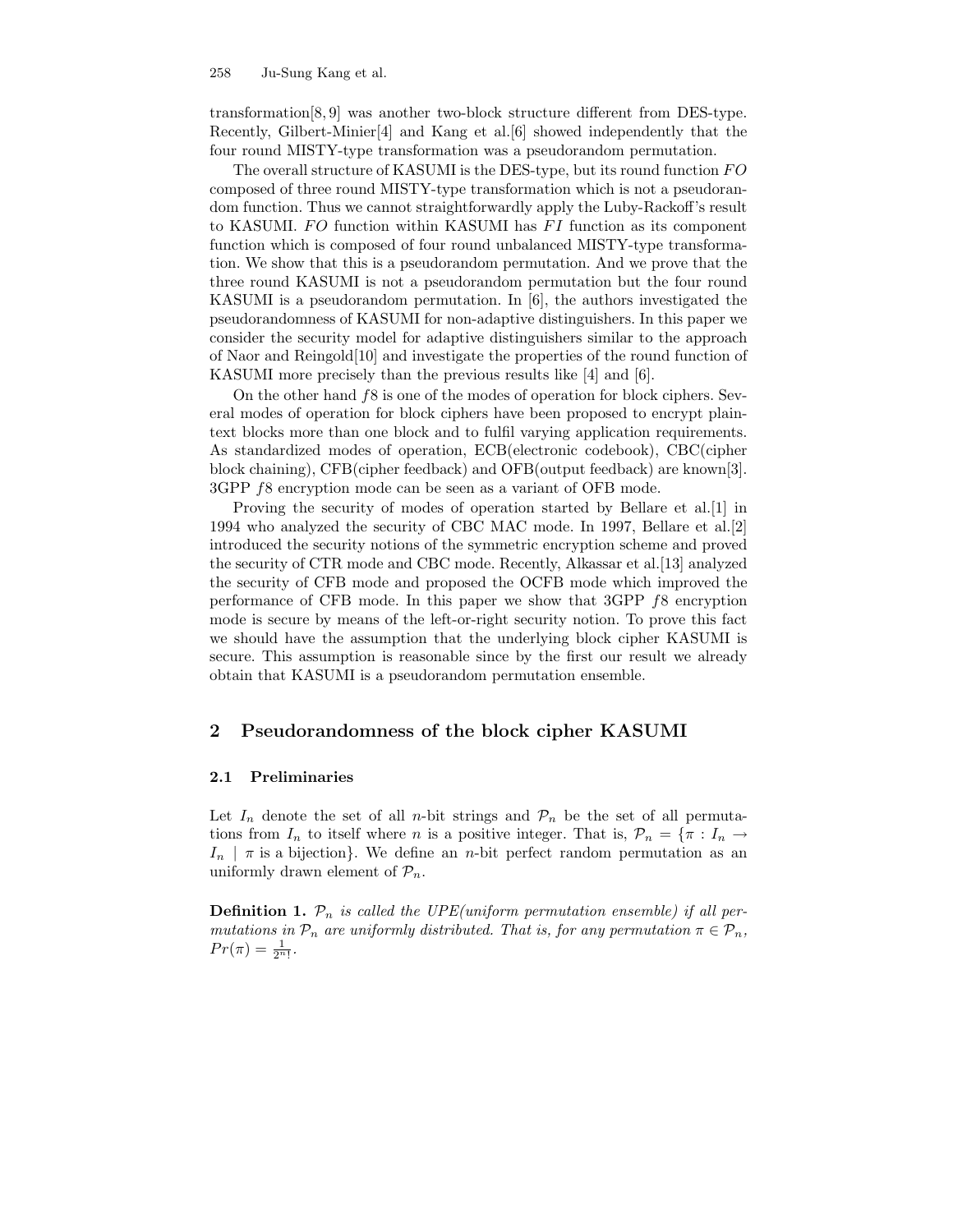We consider the following security model. Let  $\mathcal D$  be a computationally unbounded distinguisher with an oracle  $\mathcal{O}$ . The oracle  $\mathcal{O}$  chooses randomly a permutation  $\pi$  from the UPE  $\mathcal{P}_n$  or from a permutation ensemble  $\Lambda_n \subset \mathcal{P}_n$ . For an *n*-bit block cipher,  $\Lambda_n$  is the set of permutations determined by all the secret keys. The purpose of the distinguisher  $\mathcal D$  is to distinguish whether the oracle  $\mathcal O$ implements the UPE  $\mathcal{P}_n$  or  $\Lambda_n$ .

**Definition 2.** Let  $\mathcal{D}$  be a distinguisher,  $\mathcal{P}_n$  be the UPE, and  $\Lambda_n$  be a permutation ensemble obtained from a block cipher. Then the advantage  $ADV_D$  of  $D$  is defined by

$$
ADV_{\mathcal{D}} = |Pr(\mathcal{D} \text{ outputs } 1 | \mathcal{O} \leftarrow \mathcal{P}_n) - Pr(\mathcal{D} \text{ outputs } 1 | \mathcal{O} \leftarrow \Lambda_n)|,
$$

where  $\mathcal{O} \leftarrow \mathcal{P}_n$  and  $\mathcal{O} \leftarrow \Lambda_n$  denote that  $\mathcal{O}$  implements  $\mathcal{P}_n$  and  $\Lambda_n$ , respectively.

Assume that the distinguisher  $\mathcal D$  is restricted to make at most  $poly(n)$  queries to the oracle  $\mathcal{O}$ , where  $poly(n)$  is some polynomial in n. We call  $\mathcal D$  is a pseudorandom distinguisher if it queries x and the oracle answers  $y = \pi(x)$ , where  $\pi$  is a randomly chosen permutation by  $\mathcal{O}$ . We say that  $\mathcal{D}$  is a super-pseudorandom distinguisher if it is a pseudorandom distinguisher and also makes a query y and receives  $x = \pi^{-1}(y)$  from the oracle  $\mathcal{O}$ .

**Definition 3.** A function  $h : \mathbb{N} \to \mathbb{R}$  is called negligible if for any constant  $c > 0$ and all sufficiently large  $n \in \mathbb{N}$ ,  $h(n) < \frac{1}{n^c}$ .

**Definition 4.** Let  $\Lambda_n$  be an efficiently computable permutation ensemble. Then  $\Lambda_n$  is called a PPE(pseudorandom permutation ensemble) if  $ADV_{\mathcal{D}}$  is negligible for any pseudorandom distinguisher D.

**Definition 5.** Let  $\Lambda_n$  be an efficiently computable permutation ensemble. Then we call  $\Lambda_n$  is a SPPE(super-pseudorandom permutation ensemble) if  $ADV_{\mathcal{D}}$  is negligible for any super-pseudorandom distinguisher D.

In Definition 4 and 5, a permutation ensemble is efficiently computable if all permutations in the ensemble can be computed efficiently. See [10] for the rigorous definition of this. It is reasonable assumption that  $\Lambda_n$  is an efficiently computable permutation ensemble if it is obtained from an n-bit block cipher. Hence we assume that any permutation ensemble obtained from a block cipher is efficiently computable.

We define two transformations, DES-type and MISTY-type, which are obtained from two representative structures of current block ciphers. Let  $\mathcal{F}_n$  denote the set of all functions from  $I_n$  to itself. We call briefly f is an n-bit function(resp. permutation) where  $f \in \mathcal{F}_n$  (resp.  $f \in \mathcal{P}_n$ ).

**Definition 6.** For any n-bit function  $f \in \mathcal{F}_n$ , 2n-bit DES-type permutation  $\mathbf{D}_f \in \mathcal{P}_{2n}$  is defined by  $\mathbf{D}_f(L, R) = (R, L \oplus f(R)),$  where  $L, R \in I_n$ .

**Definition 7.** For any n-bit permutation  $f \in \mathcal{P}_n$ , 2n-bit MISTY-type permutation  $\mathbf{M}_f \in \mathcal{P}_{2n}$  is defined by  $\mathbf{M}_f(L, R) = (R, f(L) \oplus R)$ , where  $L, R \in I_n$ .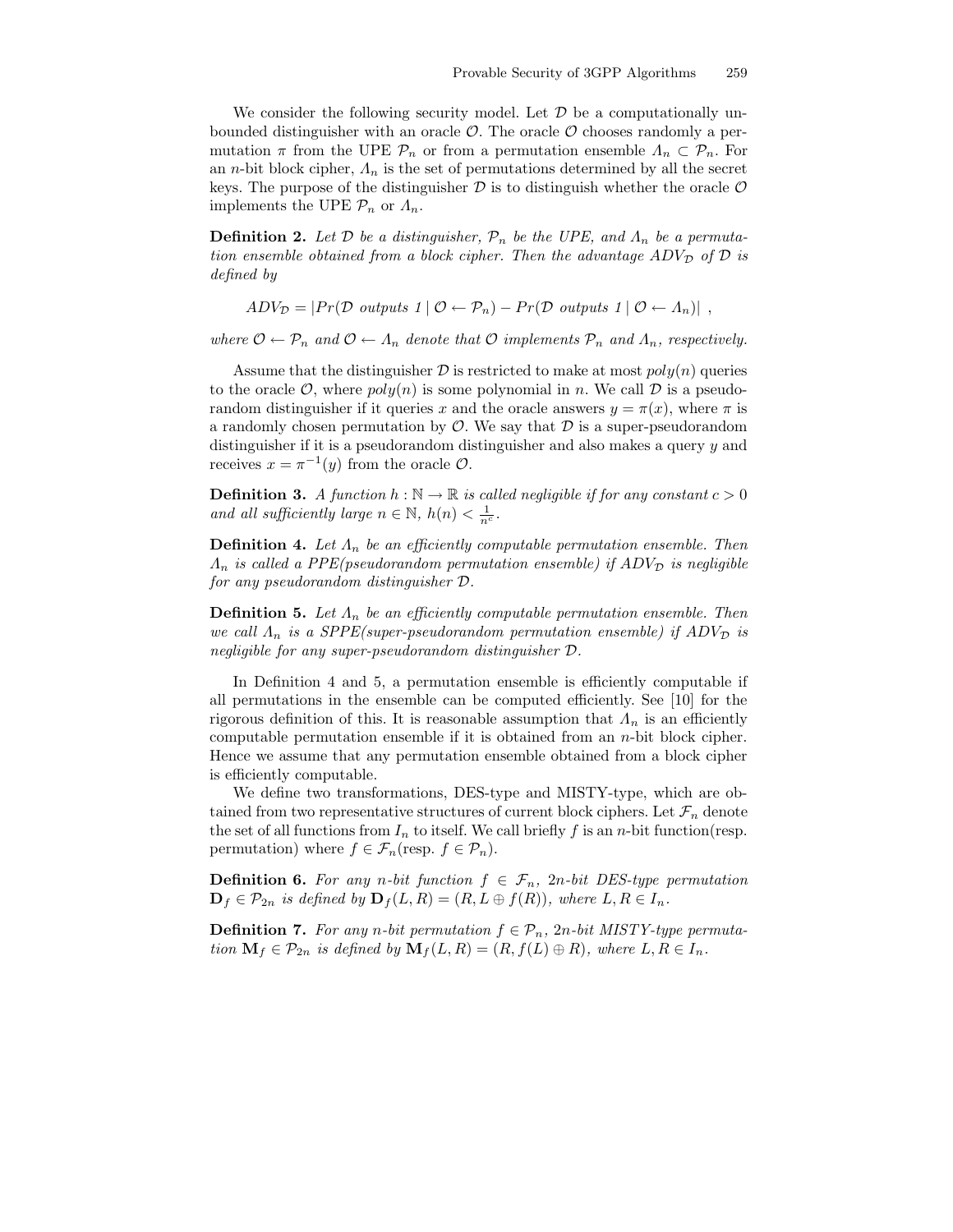Several noticeable results about the pseudorandomness of DES-type and MISTY-type transformations are as follows. It is aware that PFE(pseudorandom function ensemble) can be similarly defined as Definition 4 by considering function space instead of permutation space.

- $\mathbf{D}_{f_2} \circ \mathbf{D}_{f_1}$  is not a 2n-bit PPE and  $\mathbf{D}_{f_3} \circ \mathbf{D}_{f_2} \circ \mathbf{D}_{f_1}$  is not a 2n-bit SPPE, although all  $f_i$ 's $(i = 1, 2, 3)$  are independently chosen from an *n*-bit PFE[7].  $\mathbf{D}_{f_3} \circ \mathbf{D}_{f_2} \circ \mathbf{D}_{f_1}$  is a 2n-bit PPE and  $\mathbf{D}_{f_4} \circ \mathbf{D}_{f_3} \circ \mathbf{D}_{f_2} \circ \mathbf{D}_{f_1}$  is a 2n-bit SPPE
- if all  $f_i$ 's $(i = 1, 2, 3, 4)$  are independently chosen from an *n*-bit PFE[7].
- $\mathbf{M}_{f_3} \circ \mathbf{M}_{f_2} \circ \mathbf{M}_{f_1}$  is not a 2*n*-bit PPE and  $\mathbf{M}_{f_4} \circ \mathbf{M}_{f_3} \circ \mathbf{M}_{f_2} \circ \mathbf{M}_{f_1}$  is not a 2*n*-bit SPPE, although each  $f_i(i = 1, 2, 3, 4)$  is chosen independently from an *n*-bit PPE[4, 11].
- $\,\, \mathbf{M}_{f_4}\circ \mathbf{M}_{f_3}\circ \mathbf{M}_{f_2}\circ \mathbf{M}_{f_1} \ \text{is a } 2n\text{-bit PPE and } \mathbf{M}_{f_5}\circ \mathbf{M}_{f_4}\circ \mathbf{M}_{f_3}\circ \mathbf{M}_{f_2}\circ \mathbf{M}_{f_1} \ \text{is }$ a 2*n*-bit SPPE, where all  $f_i$ 's $(i = 1, 2, 3, 4, 5)$  are independently chosen from an *n*-bit PPE[4–6].

On the other hand KASUMI is a modified version of the block cipher MISTY1[9] and we can classify the permutation of KASUMI into the following three stages:

- The overall permutation of KASUMI is a 64-bit permutation composed of the eight round DES-type permutation with the two round permutation FO and FL.
- FO function is a 32-bit permutation composed of the three round MISTYtype transformation with the round permutation FI.
- FI function is a 16-bit permutation which is composed of the four round unbalanced MISTY-type transformation obtained from 7-bit S-box S7 and 9-bit S-box S9.

First we show that FI function is a 16-bit PPE by examining the pseudorandomness of unbalanced MISTY-type transformation. Second we prove that three round KASUMI is not a 64-bit PPE but four round KASUMI is a 64-bit PPE on the base of the first result. Note that FO function is not a 32-bit PPE, so it doesn't seem that the three round DES-type permutation of KASUMI is a 64-bit  $PPE$  as the Luby-Rackoff cipher. Since the  $FL$  function is to round key mixing, we can omit FL function in order to analyze the pseudoranomness of KASUMI.

## 2.2 Pseudorandomness of the unbalanced MISTY-type transformation

We describe simple but useful two lemmas which their proofs are given in [6].

**Lemma 1.** Let  $\pi$  be a permutation chosen from the UPE  $\mathcal{P}_n$ . Then for any  $x_1 \neq x_2, y \in I_n$ ,

$$
Pr(\pi(x_1) \oplus \pi(x_2) = y) = \begin{cases} \frac{1}{2^{n}-1} & \text{if } y \neq 0, \\ 0 & \text{otherwise.} \end{cases}
$$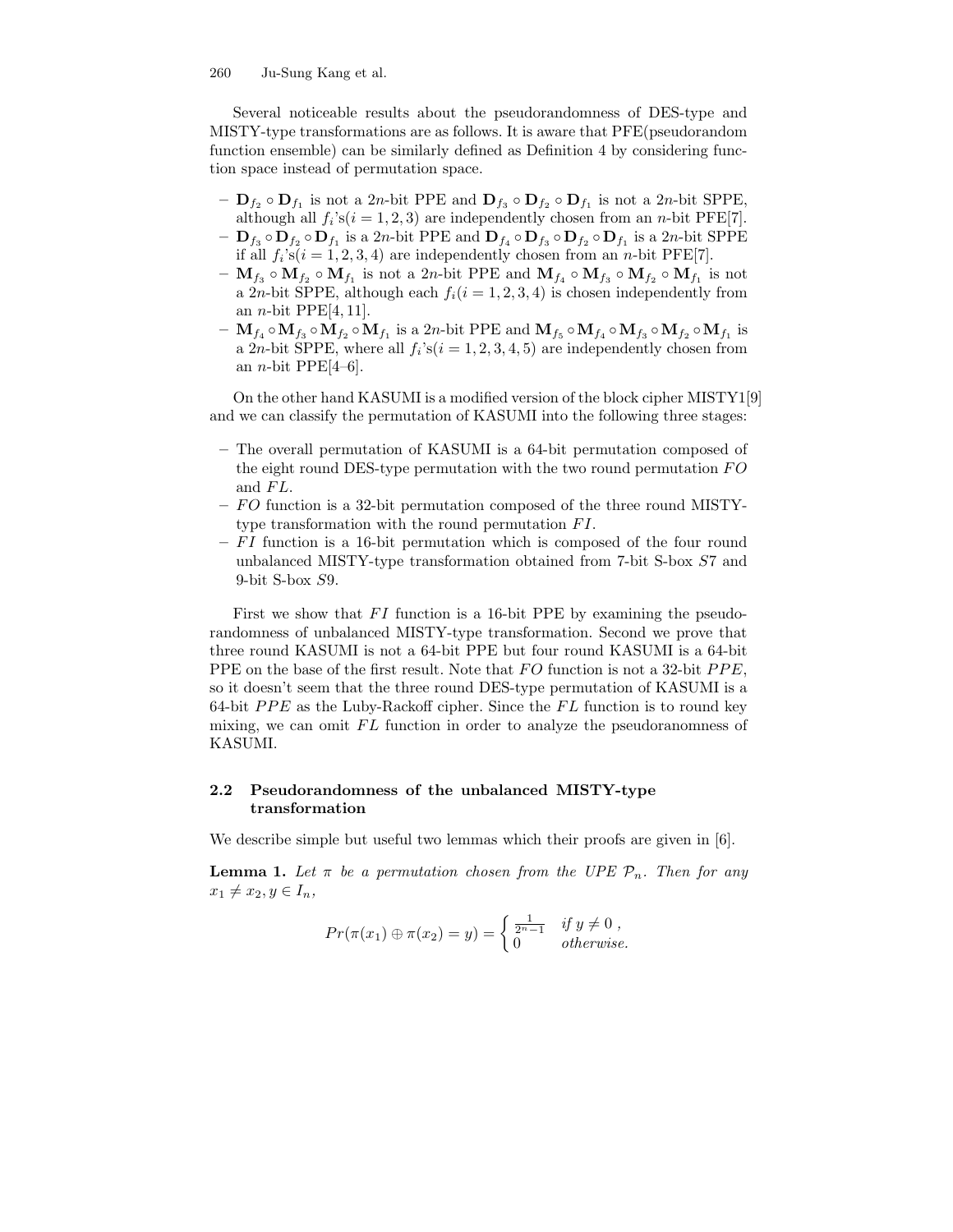**Lemma 2.** Let  $\pi_1$  and  $\pi_2$  be two permutations independently chosen from the UPE  $P_n$ . Then for any  $a, b, c, d, y \in I_n$ ,

$$
Pr (\pi_1(a) \oplus \pi_1(b) \oplus \pi_2(c) \oplus \pi_2(d) = y) < \frac{1}{2^{n-1}}, \text{ for } n \geq 2.
$$

Now we define two unbalanced MISTY-type transformations to examine accurately the pseudorandomness of FI function.

**Definition 8.** Let n and m be two positive integers such that  $m \leq n$ . Then for any n-bit permutation f and m-bit permutation g, two  $(n + m)$ -bit unbalanced MISTY-type transformations  $\overline{\mathbf{M}}_f \in \mathcal{P}_{n+m}$  and  $\mathbf{M}_g \in \mathcal{P}_{n+m}$  are defined by

$$
\overline{\mathbf{M}}_f(L, R) = (R, f(L) \oplus \overline{R}) \in I_m \times I_n , \ \ \forall (L, R) \in I_n \times I_m
$$

and

$$
\mathbf{M}_g(L, R) = (R, g(L) \oplus R) \in I_n \times I_m , \ \ \forall (L, R) \in I_m \times I_n ,
$$

where for any n-bit vector x,  $\hat{x}$  denotes the m-bit value obtained by discarding the n − m most-significant end and for any m-bit vector y,  $\overline{y}$  denotes the n-bit value obtained by adding  $n - m$  zero bits to the most-significant end.

Note that the FI function of KASUMI can be represented as 16-bit permutation  $\mathbf{M}_{f_4} \circ \mathbf{M}_{f_3} \circ \mathbf{M}_{f_2} \circ \mathbf{M}_{f_1}$ , where  $f_1$ ,  $f_3$  are 9-bit permutations and  $f_2$ ,  $f_4$  are 7-bit permutations. The pseudorandomness of the FI function is guaranteed by the following theorem.

**Theorem 1.** Let for any positive integer n and m such that  $m \leq n$ ,  $f_1, f_3 \in$  $\mathcal{P}_n$  and  $f_2, f_4 \in \mathcal{P}_m$  be independently chosen from two n-bit and m-bit PPEs, respectively. Then the four round unbalanced MISTY-type transformation  $\mathbf{M}_{f_4}$   $\circ$  $\mathbf{M}_{f_3} \circ \mathbf{M}_{f_2} \circ \mathbf{M}_{f_1}$  is an  $(n+m)$ -bit PPE.

Recall that a pseudorandom distinguisher  $\mathcal D$  can make query x and the oracle  $\mathcal O$  answers  $y = \pi(x)$ , where  $\pi$  is a randomly chosen permutation by  $\mathcal O$ . Now we assume that  $D$  makes exactly  $q$  queries and refer to the sequence  $\{(x^{(1)}, y^{(1)}), \cdots, (x^{(q)}, y^{(q)})\}$  of all query-answer pairs as the D-transcript, where  $q = poly(n)$ . We consider an adaptive pseudorandom distinguisher as the following definition.

Definition 9. D is called an adaptive pseudorandom distinguisher if it has a transcript  $\{(x^{(1)}, y^{(1)}), \cdots, (x^{(q)}, y^{(q)})\}$  and a function  $C_{\mathcal{D}}$  of  $\mathcal{D}$ -transcript such that for every  $2 \leq i \leq q$ ,

$$
x^{(i)} = C_{\mathcal{D}}(\{(x^{(1)}, y^{(1)}), \cdots, (x^{(i-1)}, y^{(i-1)})\})
$$

and

the *output* of 
$$
\mathcal{D} = C_{\mathcal{D}}(\{(x^{(1)}, y^{(1)}), \cdots, (x^{(q)}, y^{(q)})\})
$$
.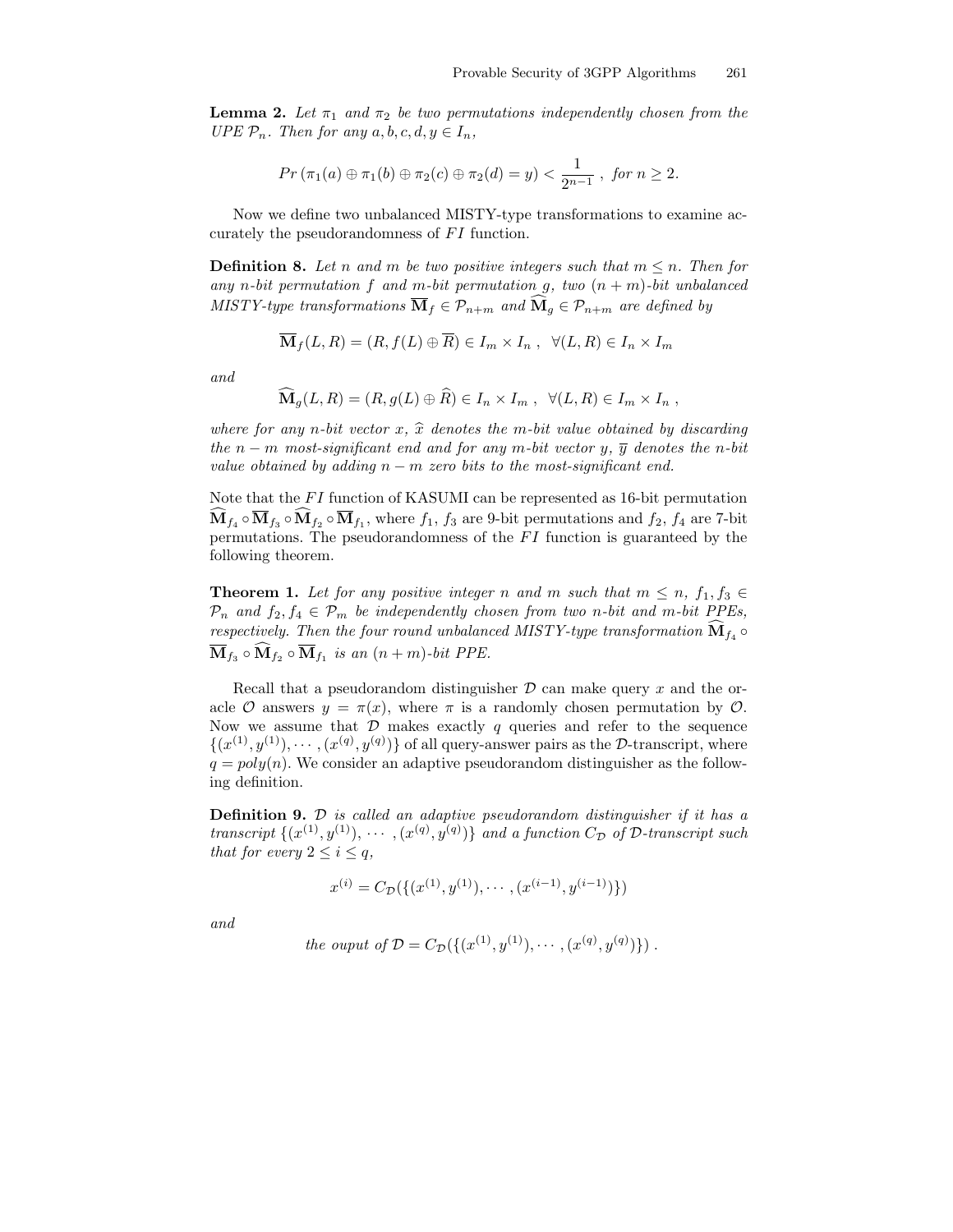Under the adaptive distinguisher model, for any *i*-th query of  $D$  is fully determined by the first  $i - 1$  query-answer pairs and D's output is a function of its transcript. Throughout this paper we assume that all queries are distinct.

To prove the Theorem 1, we formally define a bad event and estimate its probability.

**Definition 10.** For any n-bit permutation  $f_1$  and m-bit permutation  $f_2$ ,  $BAD(f_1, f_2)$ is defined as the set of all D-transcripts  $\sigma = \{(x^{(1)}, y^{(1)}), \cdots, (x^{(q)}, y^{(q)})\}$  satisfying:  $\exists 1 \leq i < j \leq q$  such that

$$
f_1(x_L^{(i)}) \oplus \overline{x_R^{(i)}} = f_1(x_L^{(j)}) \oplus \overline{x_R^{(j)}}
$$

or

$$
f_2(x_R^{(i)}) \oplus \widehat{f_1(x_L^{(i)})} \oplus x_R^{(i)} = f_2(x_R^{(j)}) \oplus \widehat{f_1(x_L^{(j)})} \oplus x_R^{(j)},
$$

where  $x^{(i)} = (x_L^{(i)}$  $(L^{(i)}, x_R^{(i)}) \in I_n \times I_m$  for all  $1 \leq i \leq q$ .

**Lemma 3.** Let  $f_1$  and  $f_2$  be chosen independently from UPE  $\mathcal{P}_n$  and UPE  $\mathcal{P}_m$ , respectively. Then for any D-transcript  $\sigma = \{(x^{(1)}, y^{(1)}), \cdots, (x^{(q)}, y^{(q)})\}$  and  $n \geq m \geq 2$ ,

$$
Pr(\sigma \in BAD(f_1, f_2)) < (q^2 - q) \left(\frac{1}{2^n} + \frac{1}{2^m}\right).
$$

*Proof.* By definition,  $\sigma \in BAD(f_1, f_2)$  if there exist  $1 \leq i \leq j \leq q$  such that either

$$
f_1(x_L^{(i)}) \oplus \overline{x_R^{(i)}} = f_1(x_L^{(j)}) \oplus \overline{x_R^{(j)}}
$$

or

$$
f_2(x_R^{(i)}) \oplus \widehat{f_1(x_L^{(i)})} \oplus x_R^{(i)} = f_2(x_R^{(j)}) \oplus \widehat{f_1(x_L^{(j)})} \oplus x_R^{(j)}.
$$

For any given  $i$  and  $j$ , we estimate probabilities of these two events. We have the following three cases.

Case 1:  $x_L^{(i)}$  $L^{(i)} \neq x_L^{(j)}$  $L_L^{(j)}$  and  $x_R^{(i)} = x_R^{(j)}$ . Since  $f_1$  is a permutation,

$$
Pr\left(f_1(x_L^{(i)}) \oplus \overline{x_R^{(i)}} = f_1(x_L^{(j)}) \oplus \overline{x_R^{(j)}}\right) = Pr\left(f_1(x_L^{(i)}) = f_1(x_L^{(j)})\right) = 0.
$$

Observe that, by the similar result to Lemma 1

$$
Pr\left(f_2(x_R^{(i)}) \oplus \widehat{f_1(x_L^{(i)})} \oplus x_R^{(i)} = f_2(x_R^{(j)}) \oplus \widehat{f_1(x_L^{(j)})} \oplus x_R^{(j)}\right)
$$
  
= 
$$
Pr\left(\widehat{f_1(x_L^{(i)})} = \widehat{f_1(x_L^{(j)})}\right) = 2^n \cdot \frac{2^{n-m} \cdot (2^n - 2)!}{2^{n}!} = \frac{2^{n-m}}{2^n - 1}.
$$

<u>Case 2</u>:  $x_L^{(i)} = x_L^{(j)}$  $L^{(j)}$  and  $x_R^{(i)} \neq x_R^{(j)}$ . In this case the probability of the first event is equal to  $Pr(x_R^{(i)} = x_R^{(j)}) = 0$ . By Lemma 1, the probability of the second event is estimated as

$$
Pr\left(f_2(x_R^{(i)}) \oplus f_2(x_R^{(j)}) = x_R^{(i)} \oplus x_R^{(j)}\right) = \frac{1}{2^m - 1}.
$$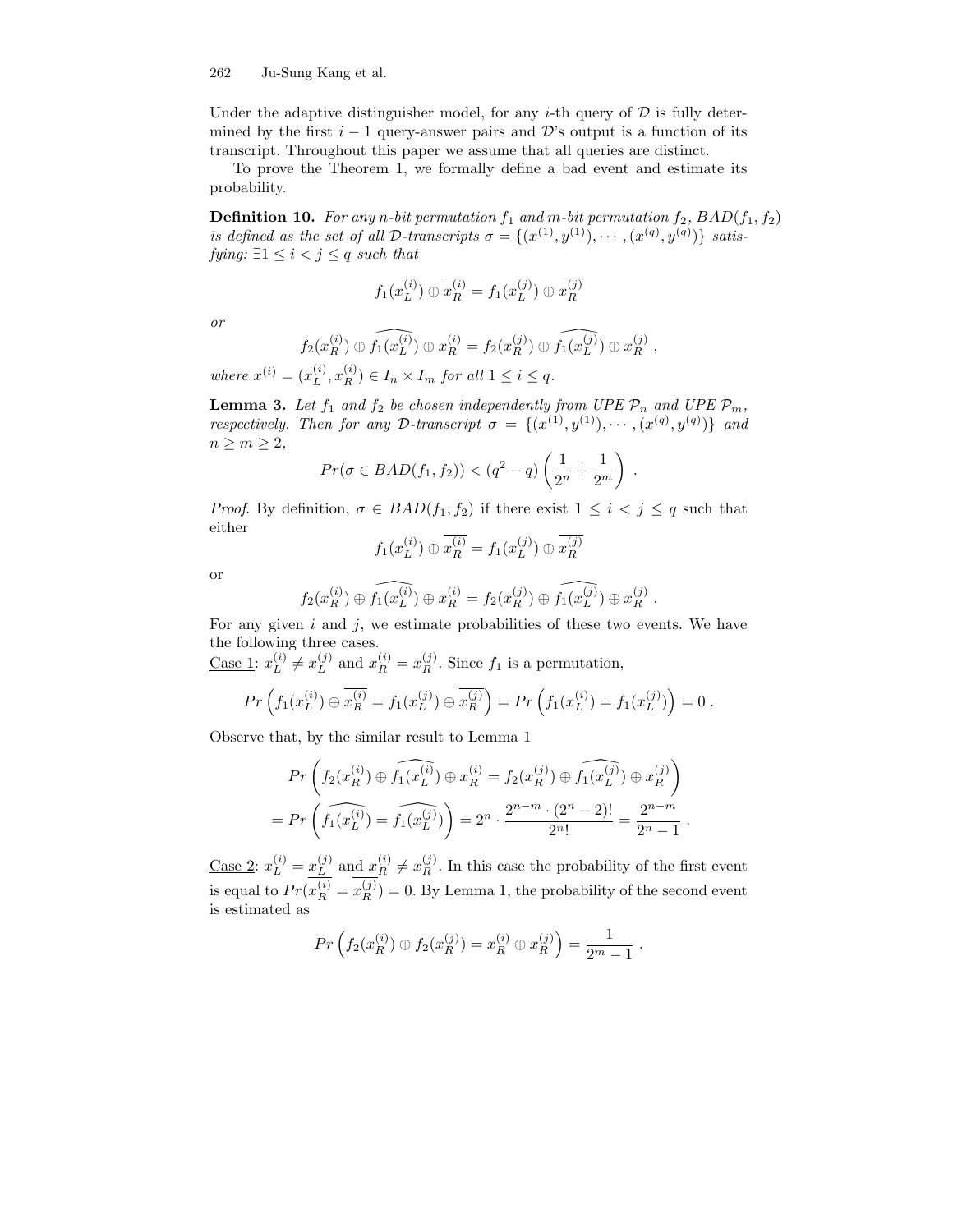Case 3:  $x_L^{(i)}$  $L^{(i)} \neq x_L^{(j)}$  $L_L^{(j)}$  and  $x_R^{(i)} \neq x_R^{(j)}$ . By Lemma 1, the probability of the first event is estimated as

$$
Pr\left(f_1(x_L^{(i)}) \oplus f_1(x_L^{(j)}) = \overline{x_L^{(i)}} \oplus \overline{x_L^{(j)}}\right) = \frac{1}{2^n - 1}.
$$

Similarly, by Lemma 2, the probability of the second event is also estimated as

$$
Pr\left(\widehat{f_1(x_L^{(i)})} \oplus \widehat{f_1(x_L^{(j)})} \oplus f_2(x_R^{(i)}) \oplus f_2(x_R^{(j)}) = x_R^{(i)} \oplus x_R^{(j)}\right) < \frac{1}{2^m - 1},
$$

since  $n \geq m \geq 2$ .

Hence, for any case, we obtain that

$$
Pr\left(f_1(x_L^{(i)}) \oplus \overline{x_R^{(i)}} = f_1(x_L^{(j)}) \oplus \overline{x_R^{(j)}}\right) < \frac{1}{2^{n-1}}
$$

and

$$
Pr\left(f_2(x_R^{(i)}) \oplus \widehat{f_1(x_L^{(i)})} \oplus x_R^{(i)} = f_2(x_R^{(j)}) \oplus \widehat{f_1(x_L^{(j)})} \oplus x_R^{(j)}\right) < \frac{1}{2^{m-1}}.
$$

Therefore

$$
Pr(\sigma \in BAD(f_1, f_2)) < {q \choose 2} \left(\frac{1}{2^{n-1}} + \frac{1}{2^{m-1}}\right) < (q^2 - q) \left(\frac{1}{2^n} + \frac{1}{2^m}\right) . \quad \Box
$$

**Definition 11.** Let  $\Lambda_{n+m}$  be the  $(n+m)$ -bit permutation ensemble obtained from  $\Lambda_{n+m}(f_1, f_2, f_3, f_4) = \mathbf{M}_{f_4} \circ \mathbf{M}_{f_3} \circ \mathbf{M}_{f_2} \circ \mathbf{M}_{f_1}$ . Then  $T_{\mathcal{P}_{n+m}}$  and  $T_{\Lambda_{n+m}}$ are defined by the random variables such that  $T_{\mathcal{P}_{n+m}}$  is the D-transcript when the oracle O implements the UPE  $\mathcal{P}_{n+m}$  and  $T_{\Lambda_{n+m}}$  is the D-transcript when the oracle  $\mathcal O$  implements the permutation ensemble  $\Lambda_{n+m}$ .

**Lemma 4.** Let  $\Lambda_{n+m}$  be the  $(n+m)$ -bit permutation ensemble of all  $\Lambda_{n+m}(f_1, f_2, f_3)$  $f_3, f_4$ ) such that  $f_1, f_3 \in \mathcal{P}_n$  and  $f_2, f_4 \in \mathcal{P}_m$  are independently chosen from the n-bit and m-bit UPEs, respectively. Then for any D-transcript  $\sigma = \{ (x^{(1)}, y^{(1)}),$  $\cdots, (x^{(q)}, y^{(q)})\},$ 

$$
\left| Pr\left(T_{\Lambda_{n+m}} = \sigma \mid \sigma \notin BAD(f_1, f_2)\right) - Pr\left(T_{\mathcal{P}_{n+m}} = \sigma\right) \right| < \varepsilon_{n,m,q},
$$

where

$$
\varepsilon_{n,m,q} = \frac{1}{2^{n+m}(2^n-1)(2^m-1)\cdots(2^n-q+1)(2^m-q+1)}.
$$

Proof. For any possible D-transcript we have that

$$
Pr(T_{\mathcal{P}_{n+m}} = \sigma) = \frac{(2^{n+m} - q)!}{2^{n+m!}}.
$$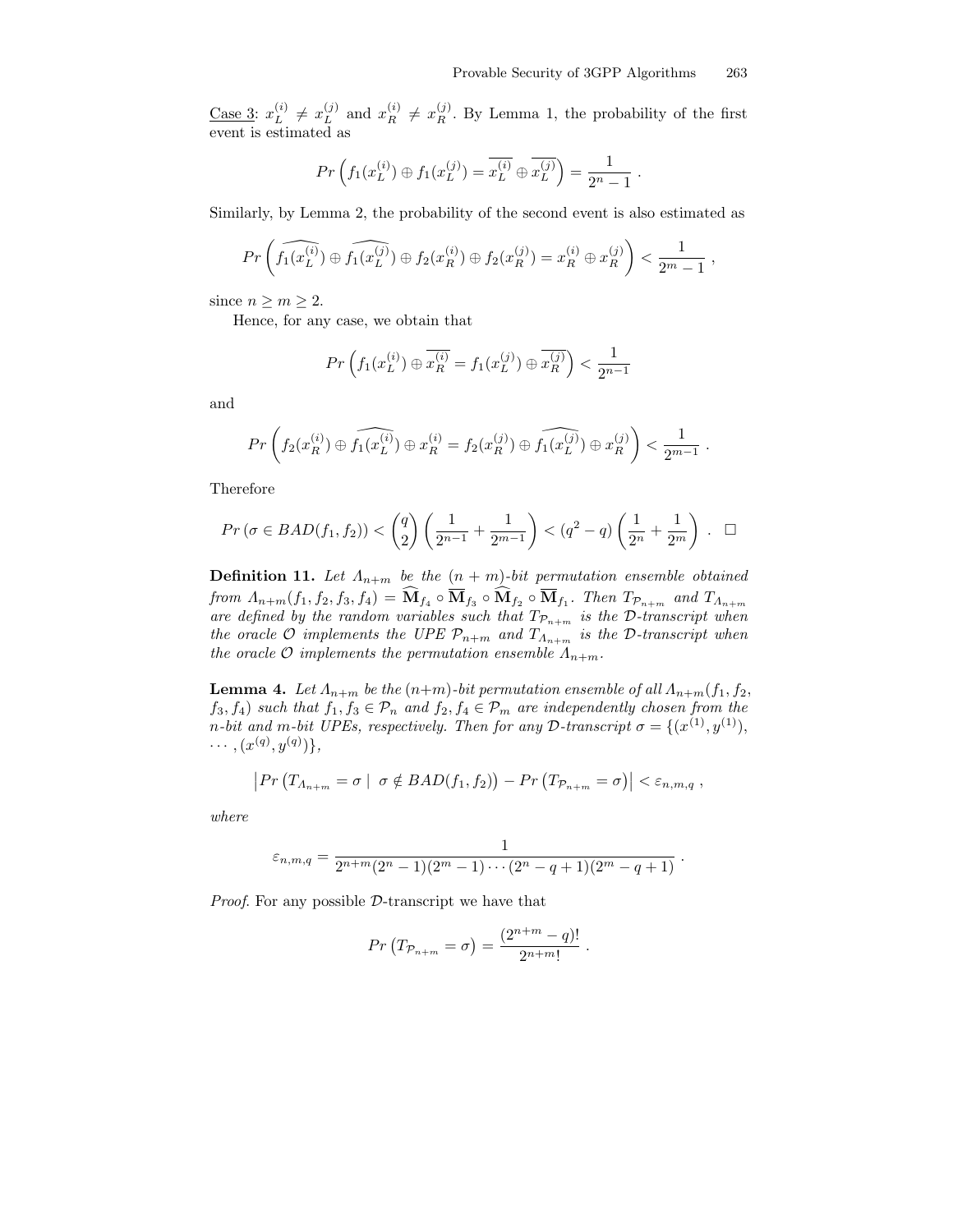Consider any specific *n*-bit permutation  $f_1$  and *m*-bit permutation  $f_2$  such that  $\sigma \notin BAD(f_1, f_2)$ . Note that  $T_{A_{n+m}} = \sigma$  if and only if for all  $1 \leq i \leq q$ ,  $y^{(i)} =$  $\Lambda_{n+m}(x^{(i)})$ . Since  $\Lambda_{n+m} = \widehat{\mathbf{M}}_{f_4} \circ \overline{\mathbf{M}}_{f_3} \circ \widehat{\mathbf{M}}_{f_2} \circ \overline{\mathbf{M}}_{f_1}$ ,

$$
y^{(i)} = \Lambda_{n+m}(x^{(i)}) \Leftrightarrow f_3(L_2^{(i)}) = y_L^{(i)} \oplus \overline{R_2^{(i)}} \in I_n
$$
 and  $f_4(R_2^{(i)}) = \widehat{y_L^{(i)}} \oplus y_R^{(i)} \in I_m$ ,

where  $(L_2^{(i)}, R_2^{(i)}) = \widehat{M}_{f_2} \circ \overline{M}_{f_1}(x_L^{(i)})$  $L^{(i)}$ ,  $x_R^{(i)}$ ). By definition of  $BAD(f_1, f_2)$ , if  $\sigma \notin$  $BAD(f_1, f_2)$ , then  $L_2^{(i)} \neq L_2^{(j)}$  and  $R_2^{(i)} \neq R_2^{(j)}$  for all  $1 \leq i \neq j \leq q$ . Therefore, since  $f_3$  and  $f_4$  are independently chosen from the UPEs  $\mathcal{P}_n$  and  $\mathcal{P}_m$ , respectively, we obtain that

$$
Pr(T_{\Lambda_{n+m}} = \sigma \mid \sigma \notin BAD(f_1, f_2)) = \frac{(2^n - q)!}{2^{n}!} \cdot \frac{(2^m - q)!}{2^{m}!},
$$

which complete the assertion.  $\square$ 

Proof of Theorem 1: It suffices to show the assertion under the assumption that  $f_1, f_3 \in \mathcal{P}_n$  and  $f_2, f_4 \in \mathcal{P}_m$  be independently chosen from two *n*-bit and *m*-bit UPEs, respectively. Let  $\Lambda_{n+m}$  be the  $(n+m)$ -bit permutation ensemble of all  $A_{n+m}(f_1, f_2, f_3, f_4) = \mathbf{M}_{f_4} \circ \mathbf{M}_{f_3} \circ \mathbf{M}_{f_2} \circ \mathbf{M}_{f_1}$  and  $\Theta$  be the set of all  $\mathcal{D}$ -transcripts σ such that the output of D is  $C_{\mathcal{D}}(\sigma) = 1$ . Then

$$
ADV_{\mathcal{D}}
$$
  
=  $|Pr(C_{\mathcal{D}}(T_{\Lambda_{n+m}}) = 1) - Pr(C_{\mathcal{D}}(T_{\mathcal{P}_{n+m}}) = 1)|$   

$$
\leq \sum_{\sigma \in \Theta} Pr(\sigma \notin BAD(f_1, f_2))
$$

$$
\cdot |Pr(T_{\Lambda_{n+m}} = \sigma | \sigma \notin BAD(f_1, f_2)) - Pr(T_{\mathcal{P}_{n+m}} = \sigma)| \qquad (1)
$$

$$
+\sum_{\sigma\in\Theta}Pr\left(T_{\Lambda_{n+m}}=\sigma,\sigma\in BAD(f_1,f_2)\right) \tag{2}
$$

$$
+\sum_{\sigma\in\Theta}Pr\left(\sigma\in BAD(f_1,f_2)\right)\cdot Pr(T_{\mathcal{P}_{n+m}}=\sigma).
$$
\n(3)

By Lemma 4, the term (1) is bounded above by  $\varepsilon_{n,m,q}$  and by Lemma 3, the value of (3) is bounded by

$$
\max_{\sigma \in \Theta} Pr(\sigma \in BAD(f_1, f_2)) \cdot Pr\left(\cup_{\sigma \in \Theta} \{T_{\mathcal{P}_{n+m}} = \sigma\}\right) < (q^2 - q) \left(\frac{1}{2^n} + \frac{1}{2^m}\right) \, .
$$

On the other hand, by Lemma 3, the value of (2) is estimated as

$$
\sum_{\sigma \in \Theta} Pr(T_{\Lambda_{n+m}} = \sigma, \sigma \in BAD(f_1, f_2))
$$
  
= 
$$
\sum_{\sigma \in \Theta} Pr(T_{\Lambda_{n+m}} = \sigma) \cdot Pr(\sigma \in BAD(f_1, f_2) | T_{\Lambda_{n+m}} = \sigma)
$$
  
< 
$$
< (q^2 - q) \left(\frac{1}{2^n} + \frac{1}{2^m}\right).
$$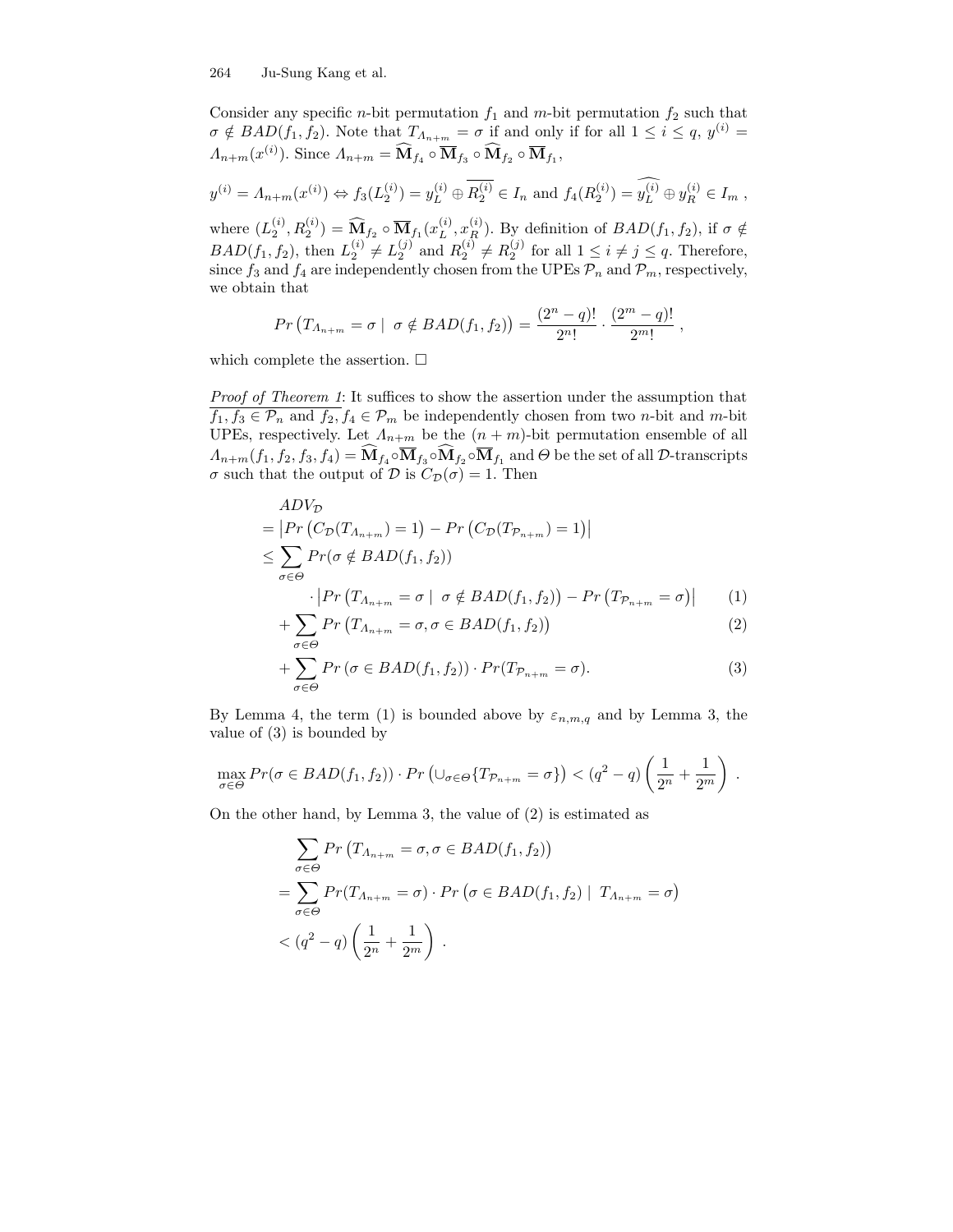Therefore we can conclude that

$$
ADV_D < 2(q^2 - q) \left(\frac{1}{2^n} + \frac{1}{2^m}\right) + \varepsilon_{n,m,q} ,
$$

which is negligible.  $\square$ 

### 2.3 Pseudorandomness of KASUMI

From Theorem 1, it becomes a reasonable assumption that FI function of KA-SUMI is a PPE. In order to investigate the pseudorandomness of KASUMI, we use a simplified figure of KASUMI. The four round simplified KASUMI is illustrated in Figure 1, where  $x = (x_1, x_2, x_3, x_4)$  denotes a 4*n*-bit input value,  $w = (w_1, w_2, w_3, w_4), y = (y_1, y_2, y_3, y_4), \text{ and } z = (z_1, z_2, z_3, z_4) \text{ denote corresponding to } z_1, z_2, z_3, z_4$ sponding outputs of the two, three, and four round KASUMI, respectively. Each of  $x_i$ ,  $w_i$ ,  $y_i$ , and  $z_i$  is an *n*-bit value. By the following theorem, we obtain the



Fig. 1. Simplified four round KASUMI

fact that three round of KASUMI is insufficient to be a PPE.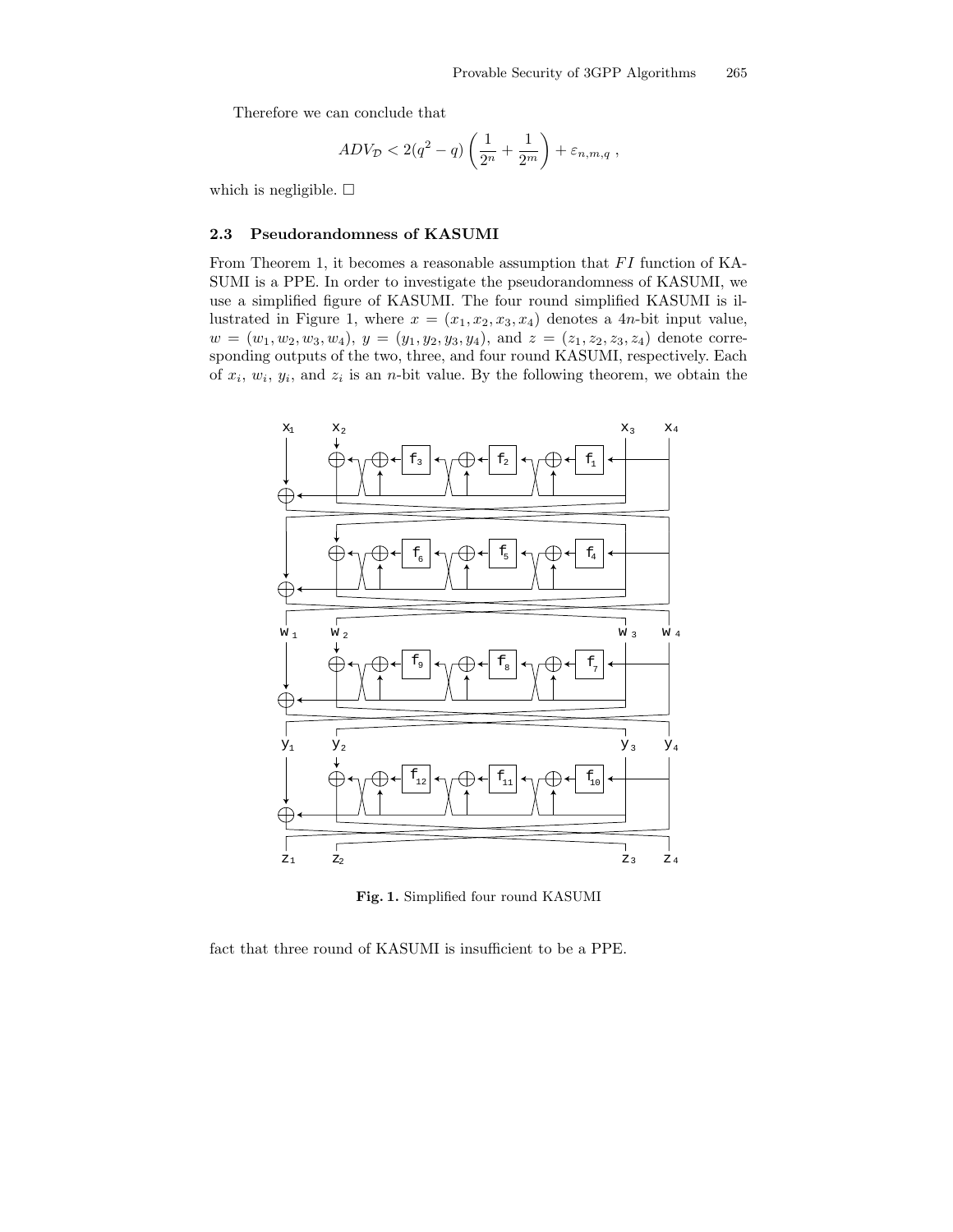Theorem 2. The three round simplified KASUMI is not a 4n-bit PPE though  $f_i$ 's $(i = 1, \dots, 9)$  of Figure 1 are independently chosen from an n-bit PPE.

*Proof.* Let  $\Lambda_{4n}$  be the set of all permutations over  $I_{4n}$  obtained from the three round simplified KASUMI. Consider a distinguisher  $D$  such as follows:

1. D chooses four 4*n*-bit queries  $x^{(1)}$ ,  $x^{(2)}$ ,  $x^{(3)}$ , and  $x^{(4)}$  such that

$$
x^{(1)} = (0, 0, x_3, x_4), \quad x^{(2)} = (x_1, 0, x_3, x_4),
$$
  

$$
x^{(3)} = (0, x_2, x_3, x_4), \quad x^{(4)} = (x_1, x_2, x_3, x_4),
$$

where  $x_1 \neq 0 \neq x_2$  and  $x_3$ ,  $x_4$  are fixed *n*-bit values.

- 2.  $D$  sends these four queries to the oracle  $O$  and receives the corresponding answers  $(y_1^{(i)}, y_2^{(i)}, y_3^{(i)}, y_4^{(i)})$  $(i = 1, 2, 3, 4)$  from the oracle.
- 3. D outputs 1 if and only if

$$
y_2^{(1)} \oplus y_2^{(2)} \oplus y_2^{(3)} \oplus y_2^{(4)} = 0.
$$

If the oracle implements the UPE  $\mathcal{P}_{4n}$ , then we obtain that

$$
Pr(\mathcal{D} \text{ outputs } 1 \mid \mathcal{O} \leftarrow \mathcal{P}_{4n}) \le \frac{2^{4n}(2^{4n} - 1)(2^{4n} - 2)2^{3n}(2^{4n} - 4)!}{2^{4n}!}
$$

$$
= \frac{2^{3n}}{2^{4n} - 3} \le \frac{1}{2^{n-1}}.
$$

On the other hand, if  $\mathcal O$  implements  $\Lambda_{4n}$ , then for  $x^{(1)} = (0,0,x_3,x_4), x^{(2)} =$  $(x_1, 0, x_3, x_4), x^{(3)} = (0, x_2, x_3, x_4), \text{ and } x^{(4)} = (x_1, x_2, x_3, x_4), \text{ we can see from}$ Figure 1 that the corresponding  $2n$ -bit inputs of the second round are

$$
(F_1(x_3, x_4)|_L, F_1(x_3, x_4)|_R), (F_1(x_3, x_4)|_L, x_1 \oplus F_1(x_3, x_4)|_R),
$$
  

$$
(x_2 \oplus F_1(x_3, x_4)|_L, F_1(x_3, x_4)|_R), (x_1 \oplus F_1(x_3, x_4)|_L, x_2 \oplus F_1(x_3, x_4)|_R)
$$

respectively, where  $F_1 = \mathbf{M}_{f_3} \circ \mathbf{M}_{f_2} \circ \mathbf{M}_{f_1}$  and  $(x|_L, x|_R)$  denote the left and right *n*-bit block of  $2n$ -bit value x. Thus we obtain by the similar argument of Sakurai-Zheng[11] that

$$
y_2^{(1)} \oplus y_2^{(2)} \oplus y_2^{(3)} \oplus y_2^{(4)} = 0
$$

with probability 1.

Consequently we obtain that

$$
ADV_{\mathcal{D}} = |Pr(\mathcal{D} \text{ outputs } 1 | \mathcal{O} \leftarrow \mathcal{P}_{4n}) - Pr(\mathcal{D} \text{ outputs } 1 | \mathcal{O} \leftarrow \Lambda_{4n})|
$$
  
\n
$$
\geq 1 - \frac{1}{2^{n-1}},
$$

which is non-negligible.  $\Box$ 

The following theorem guarantees that the four or more round KASUMI is a pseudorandom permutation ensemble.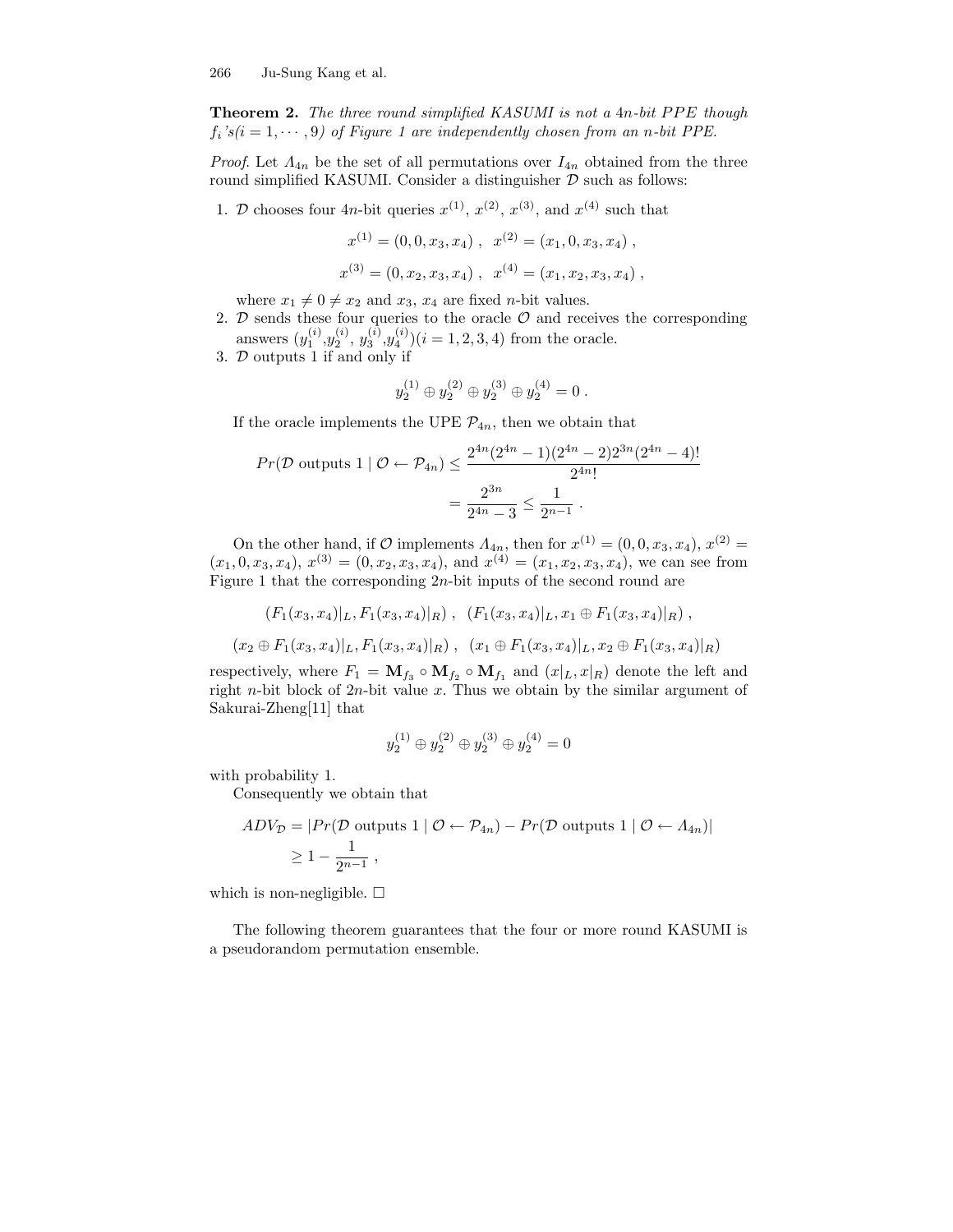**Theorem 3.** If  $f_i$ 's(i = 1, 2,  $\cdots$ , 12) in Figure 1 are independently chosen from an n-bit PPE, then the four round KASUMI is a 4n-bit PPE.

From Figure 1, we can see that the second round output  $w_3$  and  $w_4$  are depend on  $f_1, \dots, f_6$  and  $f_1, \dots, f_5$ , respectively. So we set

$$
w_3 = w_3^{f_1, \dots, f_6}(\mathbf{x})
$$
 and  $w_4 = w_4^{f_1, \dots, f_5}(\mathbf{x})$ ,

where  $\mathbf{x} = (x_1, x_2, x_3, x_4) \in I_{4n}$  is an input value of KASUMI. As the similar work to previous section, we define bad event needed to prove Theorem 3.

**Definition 12.** For every n-bit permutations  $f_1, \dots, f_6$ ,  $BAD(f_1, \dots, f_6)$  is defined as the set of all D-transcripts  $\sigma = \{(\mathbf{x}^{(1)}, \mathbf{y}^{(1)}), \cdots, (\mathbf{x}^{(q)}, \mathbf{y}^{(q)})\}$  satisfying:  $\exists 1 \leq i < j \leq q$  such that

$$
w_3^{f_1,\dots,f_6}(\mathbf{x}^{(i)}) = w_3^{f_1,\dots,f_6}(\mathbf{x}^{(j)}) \text{ or } w_4^{f_1,\dots,f_5}(\mathbf{x}^{(i)}) = w_4^{f_1,\dots,f_5}(\mathbf{x}^{(j)}) .
$$

**Lemma 5.** Let  $f_1, \dots, f_6$  be chosen independently from UPE  $\mathcal{P}_n$ . Then for any D-transcript  $\sigma = \{(\mathbf{x}^{(1)}, \mathbf{y}^{(1)}), \cdots, (\mathbf{x}^{(q)}, \mathbf{y}^{(q)})\},\$ 

$$
Pr(\sigma \in BAD(f_1, \cdots, f_6)) \leq \frac{q^2 - q}{2^n - 1}.
$$

*Proof.* Let  $\alpha_k^{(i)}$  $\kappa^{(i)}_k$  be the *n*-bit input value of  $f_k(k = 1, \dots, 6)$  when the query of  $D$ is  $\mathbf{x}^{(i)} = (x_1^{(i)}, x_2^{(i)}, x_3^{(i)}, x_4^{(i)})(i = 1, \dots, q)$ . For example,

$$
\alpha_3^{(i)} = x_3^{(i)} \oplus f_1(x_4^{(i)}), \n\alpha_5^{(i)} = x_1^{(i)} \oplus x_3^{(i)} \oplus f_1(x_4^{(i)}) \oplus f_2(x_3^{(i)}) \oplus f_3(x_3^{(i)} \oplus f_1(x_4^{(i)})).
$$

Then it is easy to show that if  $\alpha_k^{(i)}$  $\alpha_k^{(i)} \neq \alpha_k^{(j)}$  $k = 1, \cdots, 6$ , by Lemma 1

$$
Pr\left(w_3^{f_1,\dots,f_6}(\mathbf{x}^{(i)})=w_3^{f_1,\dots,f_6}(\mathbf{x}^{(j)})\right)\leq \frac{1}{2^n-1},
$$

otherwise  $(\alpha_k^{(i)} = \alpha_k^{(j)})$  $_k^{(j)}$ , for all  $k = 1, \dots, 6$  we obtain that this probability is zero, since in this case  $w_3^{f_1,\dots,f_6}(\mathbf{x}^{(i)}) = w_3^{f_1,\dots,f_6}(\mathbf{x}^{(j)})$  implies to  $\mathbf{x}^{(i)} = \mathbf{x}^{(j)}$ which contradicts to the assumption that all queries are distinct. By the similar argument we can also show that  $Pr(w_4^{f_1,\dots,f_5}(\mathbf{x}^{(i)}) = w_4^{f_1,\dots,f_5}(\mathbf{x}^{(j)})$  has the same upper bound.  $\square$ 

**Lemma 6.** Let  $A_{4n}$  be the 4n-bit permutation ensemble obtained from the four round KASUMI of Figure 1 where all  $f_i$ 's $(i = 1, \dots, 12)$  are independently chosen from the n-bit UPE. Then for any D-transcript  $\sigma = \{(\mathbf{x}^{(1)}, \mathbf{y}^{(1)}), \cdots, \mathbf{y}^{(l)}\}$  $(\mathbf{x}^{(q)}, \mathbf{y}^{(q)})\},$ 

$$
|Pr(T_{\Lambda_{4n}} = \sigma \mid \sigma \notin BAD(f_1, \cdots, f_6)) - Pr(T_{\mathcal{P}_{4n}} = \sigma)| < \varepsilon'_{n,q},
$$

where

$$
\varepsilon'_{n,q} = \frac{1}{2^{4n}(2^n-1)^4 \cdots (2^n-q+1)^4} \ .
$$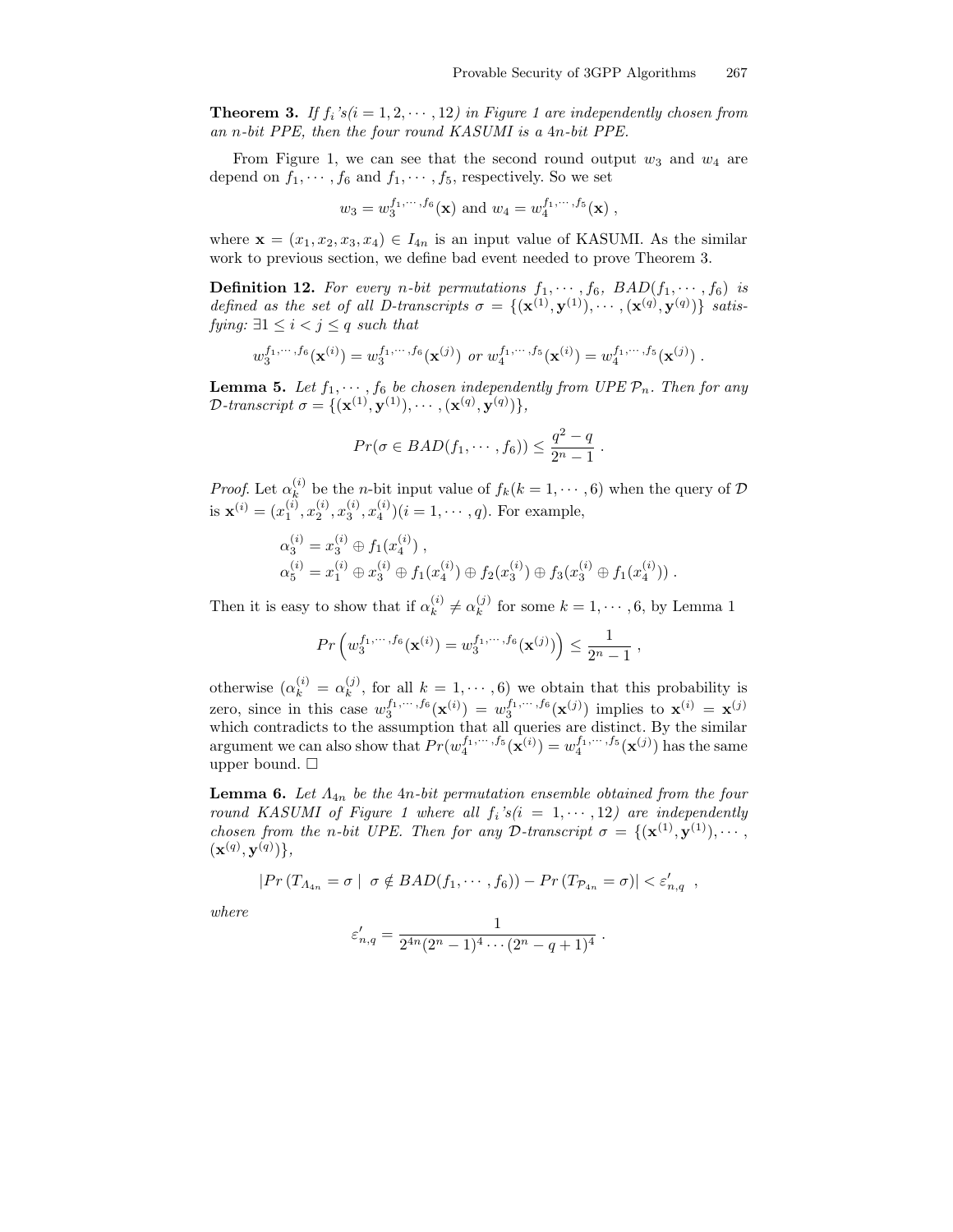Proof. For any possible D-transcript we have that

$$
Pr(T_{\mathcal{P}_{4n}} = \sigma) = \frac{(2^{4n} - q)!}{2^{4n}!}
$$

.

In Figure 1, by considering four paths  $w_3 \to f_8 \to z_2$ ,  $w_3 \to f_8 \to f_{10} \to f_{12} \to$  $z_3, w_4 \rightarrow f_7 \rightarrow f_9 \rightarrow z_1$ , and  $w_4 \rightarrow f_7 \rightarrow f_9 \rightarrow f_{11} \rightarrow z_4$ , we can obtain that

$$
Pr(T_{A_{4n}} = \sigma \mid \sigma \notin BAD(f_1, \cdots, f_6)) = \left(\frac{(2^n - q)!}{2^n!}\right)^4,
$$

which complete the proof of this lemma.  $\Box$ 

Proof of Theorem 3: From Lemma 5 and 6, Theorem 3 is proved straightforwardly by the similar process in the proof of Theorem 1.  $\Box$ 

## 3 Provable security of the encryption mode f8

To guarantee the message confidentiality over the wireless link of W-CDMA for 3GPP, f8 encryption mode has been proposed, which is based on the block cipher KASUMI[12]. In this section we examine the provable security of the 3GPP encryption mode f8 under the assumption that the underlying block cipher is a pseudorandom permutation. Note that this assumption is reasonable from the result of previous section.

#### 3.1 Notions of security for a symmetric encryption mode

Symmetric encryption scheme is defined as a triple of algorithms,  $(K, \mathcal{E}, \mathcal{D})$ , where K is the probabilistic algorithm for key generation,  $\mathcal E$  is the probabilistic algorithm which encrypts the plaintext  $M$  with the key  $K$  and outputs the ciphertext  $C$ , and  $D$  is the the deterministic algorithm which decrypts the ciphertext C with the key K and outputs the corresponding plaintext  $M$ . Here M is selected in a set of messages. Bellare et al.[2] considered four notions for security of symmetric encryption modes. "Real-or-random indistinguishability" and its variant "left-or-right indistinguishability" were first introduced. "Find-thenguess security" and "semantic security" which are the notions for the asymmetric encryption scheme, were adapted to the symmetric setting. They also investigated the relation among these notions of security[2]. Real-or-random and leftor-right indistinguishability were equivalent up to a small constant factor in the reduction. Also these notions had a security-preserving reduction to find-thenguess security. However the reduction from find-then-guess security to left-orright indistinguishability was not security-preserving. It had security-preserving reductions between find-then-guess and semantic security.

Here we analyze the security of 3GPP f8 mode by applying the notion of left-or-right indistinguishability, since the left-or-right security implies good reductions to the other three definitions as described above. Left-or-right indistinguishability is a strong form of chosen-plaintext security. It considers two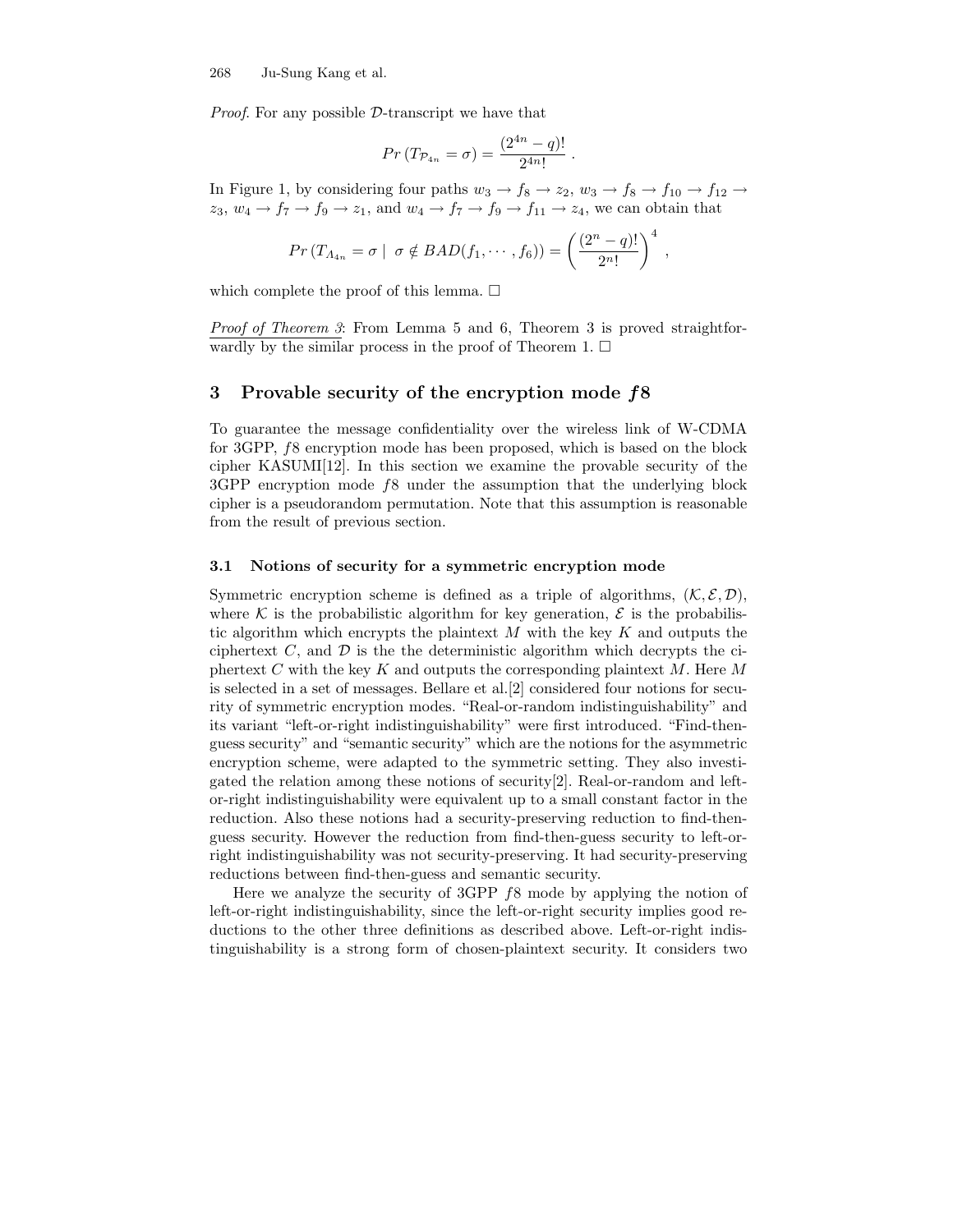different games. In either game a query is a pair  $(x_1, x_2)$  of equal-length strings from the given message space. In either game a random key  $a \in K$  is selected at random and fixed for duration of the game. In Game 1, an oracle receiving  $(x_1, x_2)$  responds with  $\mathcal{E}_a(x_1)$ . In Game 2, it responds with  $\mathcal{E}_a(x_2)$ . Thus Game 1 provides a "left" oracle and Game 2 provides a "right" oracle. An encryption scheme is secure if a reasonable adversary cannot obtain significant advantage in distinguishing Game 1 and 2.

Definition 13 (Left-or-right indistinguishability[2]). *Encryption scheme*  $(\mathcal{K}, \mathcal{E}, \mathcal{D})$  is said to be  $(t, q, \mu; \epsilon)$ -secure, in left-or-right sense, if for any adversary A who runs in time at most t and makes at most q oracle queries, totaling at  $most \mu \ bits$ ,

$$
ADV_{\mathcal{A}}^{lr} \stackrel{\text{def}}{=} \left| Pr_{a \leftarrow K} \left( \mathcal{A}^{\mathcal{E}_a(\mathcal{O}(1, (\cdot,\cdot)))} = 1 \right) - Pr_{a \leftarrow K} \left( \mathcal{A}^{\mathcal{E}_a(\mathcal{O}(2, (\cdot,\cdot)))} = 1 \right) \right| \le \epsilon.
$$

Encryption scheme  $(K, \mathcal{E}, \mathcal{D})$  is  $(t, q, \mu; \epsilon)$ -break, in left-or-right sense, if for an adversary A who runs in time at most t and makes at most q oracle queries, totaling at most  $\mu$  bits,  $ADV_{\mathcal{A}}^{lr} > \epsilon$ .

In the above definition  $\mathcal{A}^{\mathcal{E}_a(\mathcal{O}(1,(\cdot,\cdot)))}$  and  $\mathcal{A}^{\mathcal{E}_a(\mathcal{O}(2,(\cdot,\cdot)))}$  indicate A with an oracle  $\mathcal O$  which returns  $y = \mathcal E_a(x_1)$  and  $y = \mathcal E_a(x_2)$ , respectively, in response to query  $(x_1, x_2)$ . And  $Pr_{a \leftarrow K}(\mathcal{A}^{\mathcal{E}_a(\mathcal{O}(i, (\cdot,\cdot)))} = 1)$   $(i = 1, 2)$  denotes the probability that the adversary A with an oracle  $\mathcal{O}(i, (\cdot, \cdot))$   $(i = 1, 2)$  outputs 1 when a key a is chosen randomly from the key space K.

The encryption mode f8 is based on the block cipher KASUMI and this is a pseudorandom permutation ensemble by referring to last section. Let  $\mathcal{B}_l$  be the function family obtained from a block cipher with l-bit input/output values. To analyze the provable security of f8 mode, we need more rigorous definition about PPE than Definition 4.

**Definition 14.** A permutation family  $\mathcal{B}_l$  is said to be a  $(t, q; \epsilon)$ -secure PPE if for any distinguisher D who makes at most q oracle queries and runs in time at most t,  $ADV_{\mathcal{D}} \leq \epsilon$ .

#### 3.2 Security of f8 encryption mode

In this subsection, we prove the security of  $3GPP f8$  encryption mode by using the notion of left-or-right security. The underlying function of the encryption mode is fixed to a PPE  $\mathcal{B}_l$  with l-bit input/output length. Let  $a \in K$  be the key shared between the two parties who run the encryption scheme. It will be used to specify the function  $g = \mathcal{B}_l[a]$  and  $g' = \mathcal{B}_l[a \oplus KM]$  determined by the key a and  $a \oplus KM$ , respectively, where KM is an 128-bit fixed constant. We describe rigorously the encryption mode f8 as the following scheme. This scheme is also illustrated in Figure 2.

The scheme  $f8<sup>g</sup>(x)$  works as follows:

Function  $f8<sup>g</sup>(x)$  $IV \leftarrow g'(Count || Direction|| Bearer || 0...0)$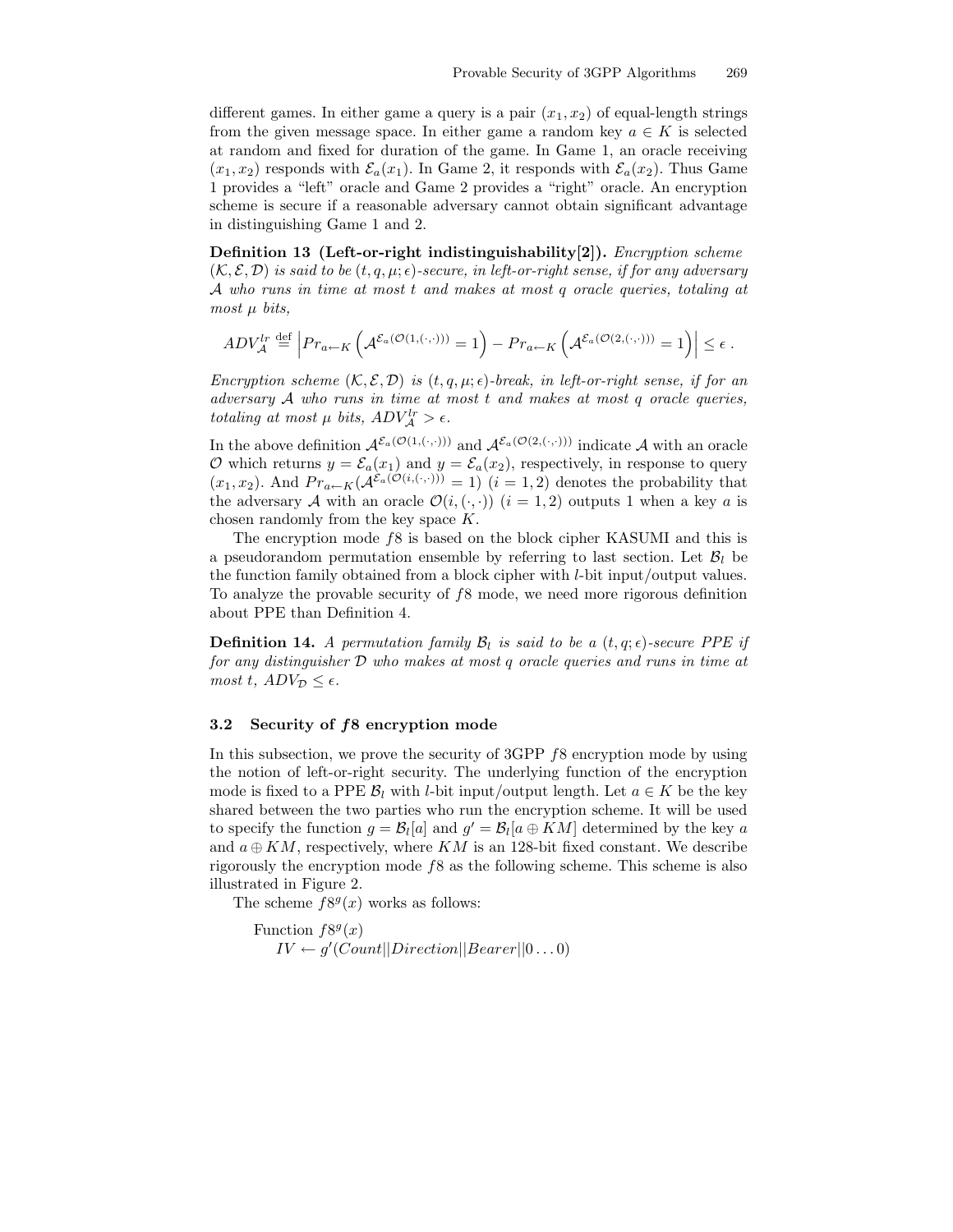$$
Reg_1 = IV
$$
  
for  $i = 1, ..., n$  do  

$$
o_i = g(Reg_i)
$$
  

$$
y_i = o_i \oplus x_i
$$
  

$$
Reg_{i+1} = IV \oplus i \oplus o_i
$$
  
return 
$$
(y_1 ... y_n)
$$



Fig. 2. 3GPP f8 encryption mode

In the above scheme *Count* is an encryption sequence number of 32-bit length depending on the time, Bearer is a 5-bit bearer identifier, Direction is an 1-bit direction identifier, and  $0 \ldots 0$  denotes the padding so that the length of the input is an  $l$ -bit. The difference between OFB and  $f8$  mode is that an initial nonce  $ctr = (Count||Direction||Bearer||0...0)$  is not sent to the receiver and  $g'(ctr)$  is applied to the underlying function g, instead of ctr in a cleartext.

We consider two function family.  $f8^{\mathcal{P}_l}$  is the set of all functions  $f8^g$ , where g is chosen from the UPE  $\mathcal{P}_l$ , and  $f8^{\mathcal{B}_l}$  is the set of all functions  $f8^g$ , where g is chosen from the PPE  $\mathcal{B}_l$ . We first derive an upper bound on the success of any adversary trying to break the  $f8^{\mathcal{P}_l}$  in the left-or-right sense. Next we examine the security of  $f8^{\mathcal{B}_l}$ . The basic idea for proving the security of f8 is that left-or-right security breaks down at the first repetition of the value of Reg. If  $Reg_i = Reg_j$  for  $i \neq j$ , then also  $o_i = o_j$ . Hence  $y_i \oplus y_j = x_i^b \oplus x_j^b$   $(b = 1, 2)$ . Thus *b* is revealed if  $x_i^1 \oplus x_j^1 \neq x_i^2 \oplus x_j^2$ .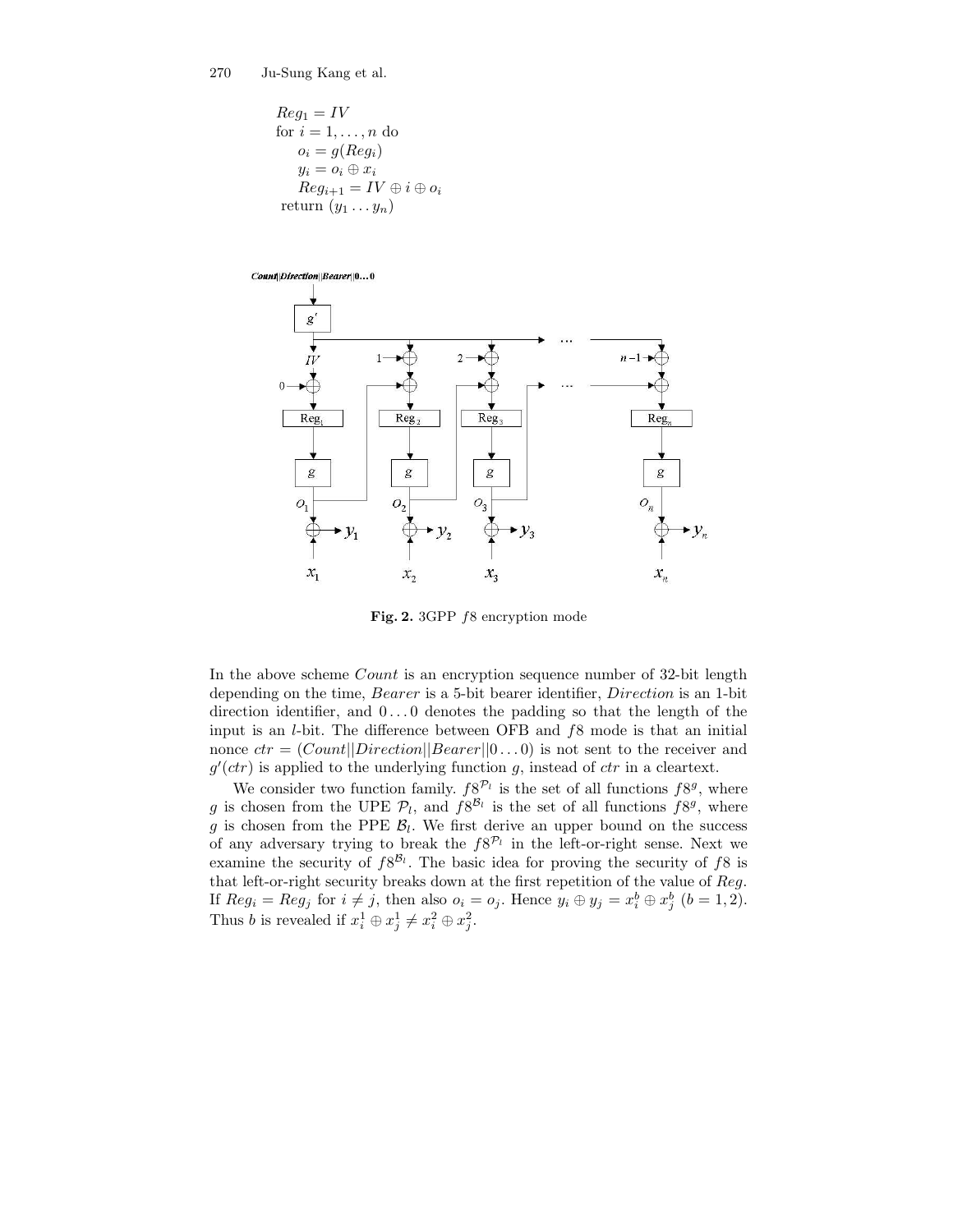**Lemma 7.** Let A be any adversary attacking  $f8^{\mathcal{P}_l}$  in the left-or-right sense, making at most q queries, totaling at most  $\mu$  bits. Then

$$
ADV_{\mathcal{A}}^{lr} \le \delta_{f8} P_l \stackrel{\text{def}}{=} \frac{\mu/l \cdot (\mu/l - 1)}{2^{l+1}}.
$$

*Proof.* Let  $(x_1^1, x_1^2), \ldots, (x_q^1, x_q^2)$  be the oracle queries of the adversary A, each consisting of a pair of equal length messages. These queries are random variables that depend on the coin tosses of  $A$  and responses of the oracle to previous queries. Let  $ctr_i = (Count_i || Direction_i || Bearer_i || 0...0)$  and  $IV_i = g'(ctr_i) \in$  $\{0,1\}^l$ , associated to  $(x_i^1, x_i^2)$  as computed by the oracle, for  $i = 1, \ldots, q$ . Let  $n_i$ be the number of blocks in the *i*-th query,  $x_i^b = x_i^b[1] \cdots x_i^b[n_i]$   $(b \in \{1, 2\})$  be the *i*-th query message, and  $y_i = y_i[1] \cdots y_i[n_i]$  be the response of the oracle to the *i*-th query message.  $Reg_i = Reg_i[1] \cdots Reg_i[n_i]$  is the contents of the register Reg in the *i*-th query, where  $Reg_i[j]$   $(j \in \{1, ..., n_i\})$  denotes the content of the register corresponding to the *j*-th block of the *i*-th query message. We set  $o_i[j]$ is a value computed by applying  $Reg_i[j]$  to the function g. Let  $Pr_1(\cdot)$  denote the probability in Game 1 providing the adversary  $A$  with the left oracle, and  $Pr_2(\cdot)$  denote the probability in Game 2 providing the adversary A with the right oracle.

Let C be the collision event, i.e.,  $Reg_i[k] = Reg_j[k']$  whenever  $(i, k) \neq (j, k')$ , for all  $i, j = 1, \ldots, q$  and  $k = 1, \ldots, n_i$  and  $k' = 1, \ldots, n_j$ . The event  $C^c$ , complement of C, depends on  $IV_i$ ,  $o_i[k]$  and k for each query. Since g and g' are chosen from the UPE  $\mathcal{P}_l$ ,  $IV_i$  and  $o_i[k]$  are random and independent of the message given to the oracle. Thus the collision probability does not depend on  $b$ , and the following equation holds:

$$
Pr_1(C^c) = Pr_2(C^c) . \t\t(4)
$$

For the same reason, if no collision occurs, the adversary outputs 1 with the same probability for Game 1 and Game 2 because each ciphertext block given to the adversary is independent of any previous ciphertext blocks and of message blocks. Namely, the following holds:

$$
Pr_1(\mathcal{A} = 1 | C^c) = Pr_2(\mathcal{A} = 1 | C^c).
$$
 (5)

Therefore, by using the equation (4) and (5), we can write the adversary's advantage as follows:

$$
ADV_A^{lr} = |Pr_1(A = 1) - Pr_2(A = 1)|
$$
  
=  $|Pr_1(A = 1 | C) \cdot Pr_1(C) + Pr_1(A = 1 | C^c) \cdot Pr_1(C^c)$   
 $-Pr_2(A = 1 | C) \cdot Pr_2(C) - Pr_2(A = 1 | C^c) \cdot Pr_2(C^c)|$   
=  $|(Pr_1(A = 1 | C) - Pr_2(A = 1 | C))Pr_1(C)|$   
 $\leq Pr_1(C).$ 

Given the equation (4) we drop the subscript in talking about the probability of C and write the above just as  $Pr(C)$ . Now we want to compute the upper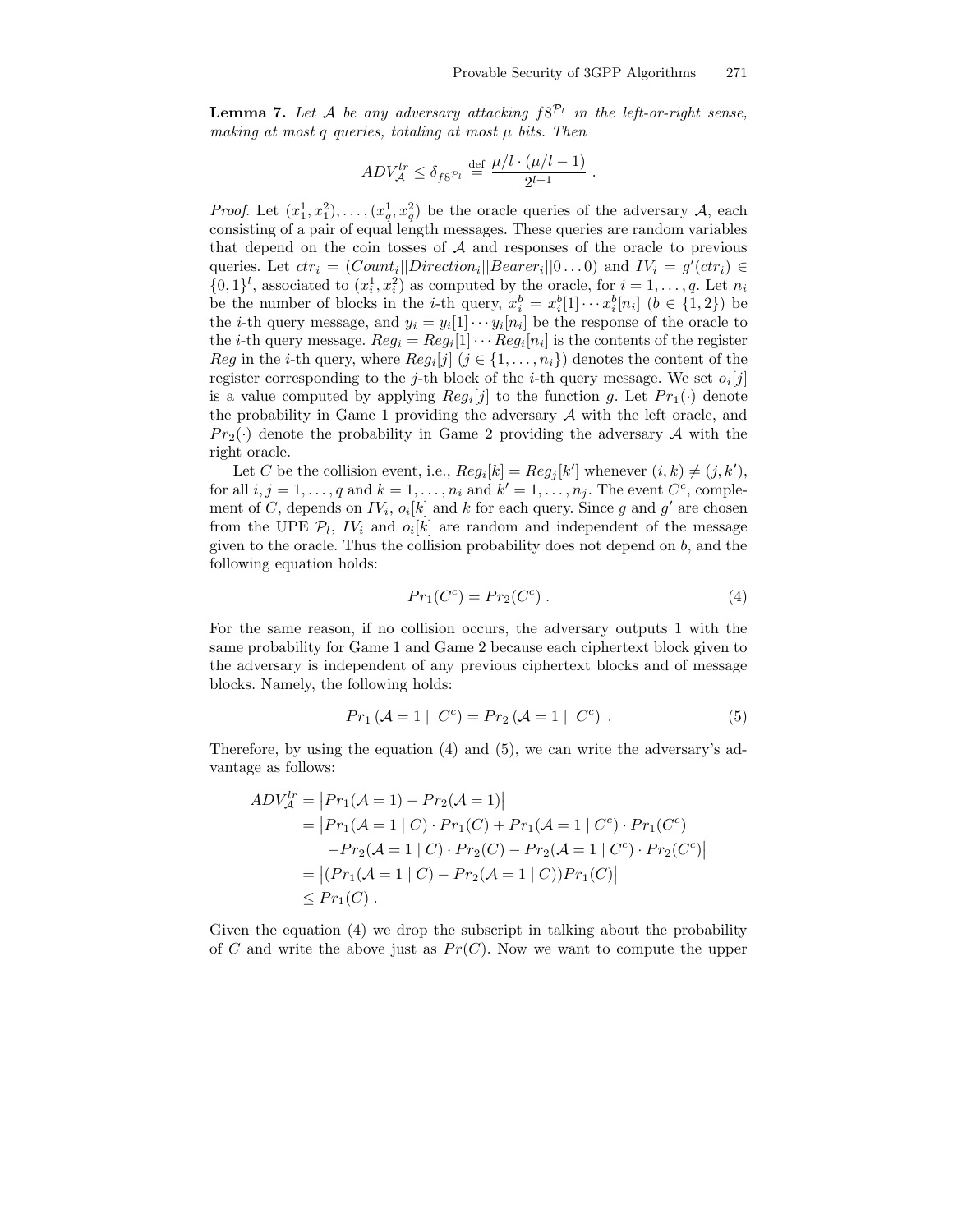bound of  $Pr(C)$ . The adversary does not know the contents of the register  $Reg$ because she does not know  $IV_i = g(ctr_i)$ . Hence the adversary does not identify the collision  $Reg_i[k] = Reg_j[k']$   $((i,k) \neq (j,k')$  for all  $i, j = 1, ..., q$  and  $k =$  $1, \ldots, n_i$  and  $k' = 1, \ldots, n_j$ . However the adversary knows the values  $o_i[k]$  since she knows the queried message block  $x_i[k]$  and the answered ciphertext block  $y_i[k]$ . Then she can identity  $o_i[k] = o_j[k']$ . Since g is a permutation, the output collision,  $o_i[k] = o_j[k']$ , implies the following:

$$
o_i[k] = o_j[k'] \Leftrightarrow g(Reg_i[k]) = g(Reg_j[k']) \Leftrightarrow Reg_i[k] = Reg_j[k'] .
$$

Thus, to compute the upper bound of  $Pr(C)$  we compute the probability of the output collision event, T, i.e.,  $o_i[k] = o_j[k']$  whenever  $(i, k) \neq (j, k')$ , for all  $i, j = 1, \ldots, q$  and  $k = 1, \ldots, n_i$  and  $k' = 1, \ldots, n_j$ . We define the stream B as

$$
B = o_1[1] \dots o_1[n_1] o_2[1] \dots o_2[n_2] \dots o_q[1] \dots o_q[n_q].
$$

That is, B is the output values of g until the  $n_q$ -th encryption of the last q-th query. The length of B is  $Q = l \cdot \sum_{i=1}^{q} n_i \leq \mu$  bits. We first compute the number of streams with a collision  $o_i[k] = o_j[k']$  for every possible pair  $(i, k)$  and  $(j, k')$  $((i,k) \neq (j,k'), 1 \leq i, j \leq q, k = 1, \ldots, n_i, k' = 1, \ldots, n_j)$ . As  $o_i[k] = o_j[k']$ , there are  $2^{l}$  possible values for the both values. The remaining  $Q - 2l$  bits have  $2^{Q-2l}$ possibilities. Thus the number of streams with a collision is  $2^{Q-l}$ . There are  $(\mu/l)(\mu/l - 1)/2$  possible pairs  $(i, k)$  and  $(j, k')$ . Hence the number  $\eta$  of streams B with at least one collision is less than  $(\mu/l)(\mu/l - 1)2^{Q-l-1}$ . The stream B has  $2^Q$  possibilities. Thus

$$
Pr(T^{c}) = \frac{(2^{Q} - \eta)}{2^{Q}} \ge 1 - \frac{(\mu/l)(\mu/l - 1)}{2^{l+1}}.
$$

This implies the following because of  $Pr(C) = Pr(T)$ :

$$
Pr(C) \le \frac{(\mu/l)(\mu/l-1)}{2^{l+1}} \ . \ \ \Box
$$

In the practical situation, because the underlying block cipher  $q$  is modeled as a pseudorandom permutation, we prove the security of 3GPP f8 mode using a pseudorandom permutation. This is derived from the Lemma 7.

**Theorem 4.** Let  $\mathcal{B}_l$  be a  $(t', q'; \epsilon')$ -secure PPE with l-bit input/output length. Then  $f8^{\mathcal{B}_l}$  scheme is  $(t, q, \mu; \epsilon)$ -secure in the left-or-right sense. Here  $q = q'$ ,  $\mu = q'l, t = t' - c \frac{\mu}{l}(l + l)$  and  $\epsilon = 2\epsilon' + \delta_{f8}P_l$ , where  $c > 0$  is a small constant and  $\delta_{f8}P_l = \frac{(\mu/l)(\mu/l-1)}{2^{l+1}}$  $\frac{1}{2^{l+1}}$ .

Proof. The details of this proof are omitted since it is similar to the proof of Theorem 12 in [2] by replacing pseudorandom function with pseudorandom permutation.  $\Box$